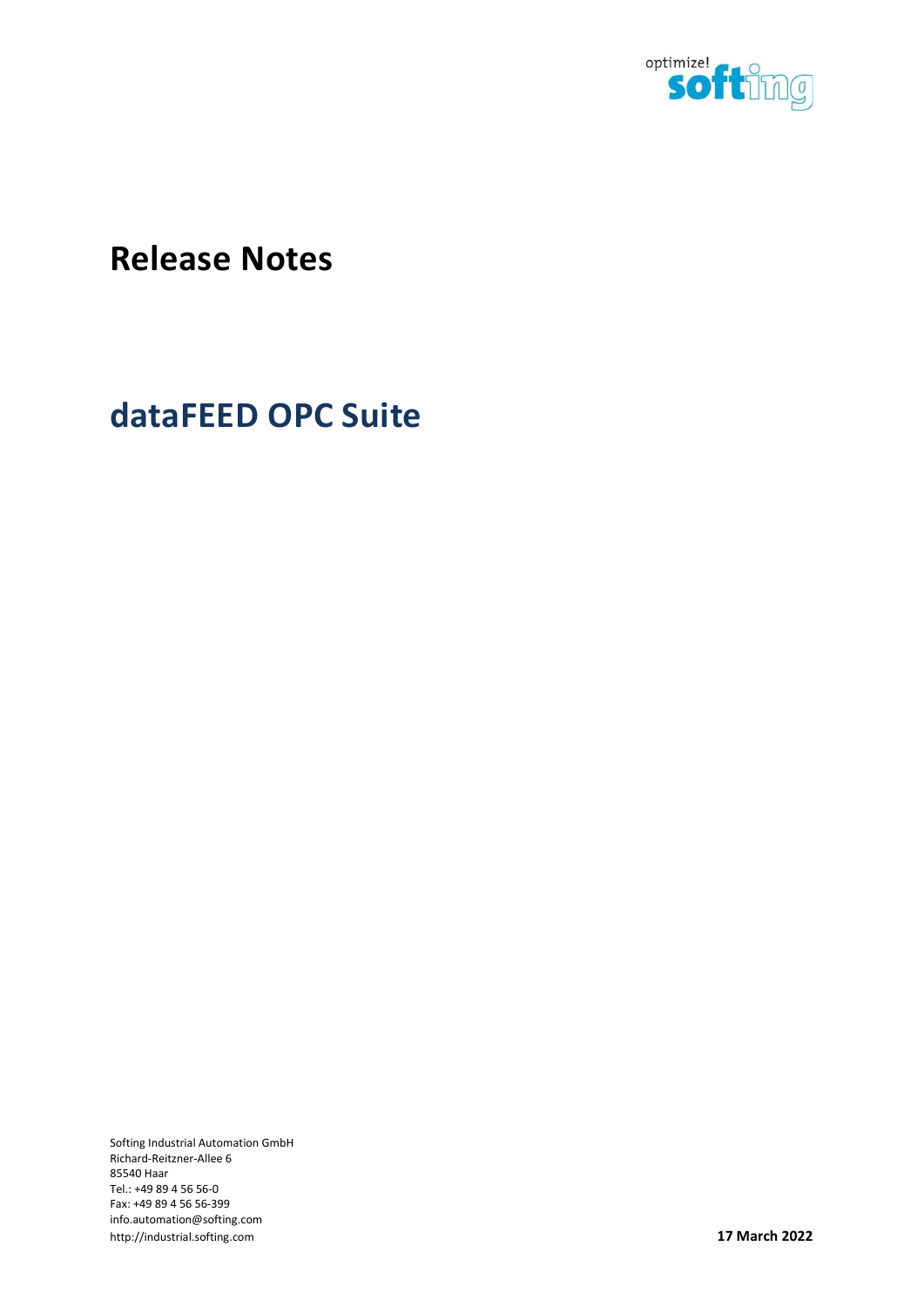

# 1 Product and components

| <b>Product/Component</b> | File name                  | <b>Version</b> |  |
|--------------------------|----------------------------|----------------|--|
| dataFEED OPC Suite       | dataFEEDOPCSuite V5 19.zip | 5.19           |  |

# 2 Important Note:

dataFEED OPC Suite Version 5.00 or newer requires a Version 5 license. The old licenses of Version 4.x do not work with the dataFEED OPC Suite Version 5.00 or newer.

# 3 Supported Operating Systems

- Windows 7, Windows 8, Windows 8.1, Windows 10, Windows 11
- Windows Server 2008 R2, Windows Server 2012 R2, Windows Server 2016, Windows Server 2019, Windows Server 2022
- Windows Embedded 8.1 Industry, Windows 10 IoT Enterprise

# 4 New or enhanced features

- $\Box$  ID 4022 Possibility to configure the maximum number of OPC UA Browse elements via the Configurator
- ID 5573, 5552 Support of OPC UA "Default" data type of KEPServerEX Version 6.10 (Ticket: 4710)
- ID 7735 S7-2 Protocol encryption key exchange mechanism improvements. Parallel connection is no longer needed.
- ID 7856 Support for Siemens SIMATIC S7-PLCSIM Advanced
- $\Box$  ID 7929 Handling of 7-2 protocol request timeout for fragmented data was improved

## 5 Bug fixes

- ID 1263, 1350, 1744, 5452, 5453 OPC Classic Asynchronous Read is not correctly working
- ID 3935, 4755 Application cannot be stopped
- $\Box$  ID 5042 dataFEED OPC Suite Application crash when stopping the application
- ID 5386 Data destination OPC Client is shown as not licensed (Ticket: 20210504-02)
- ID 5534 Crash during browse process of external UA server (Ticket: 4070)
- $\Box$  ID 5548 Import Step 7 Alias file failed when 'comment' is in the item name (Ticket: 4559)
- $\Box$  ID 5561 S7-2 protocol timeout is not working correctly

dataFEED OPC Suite 2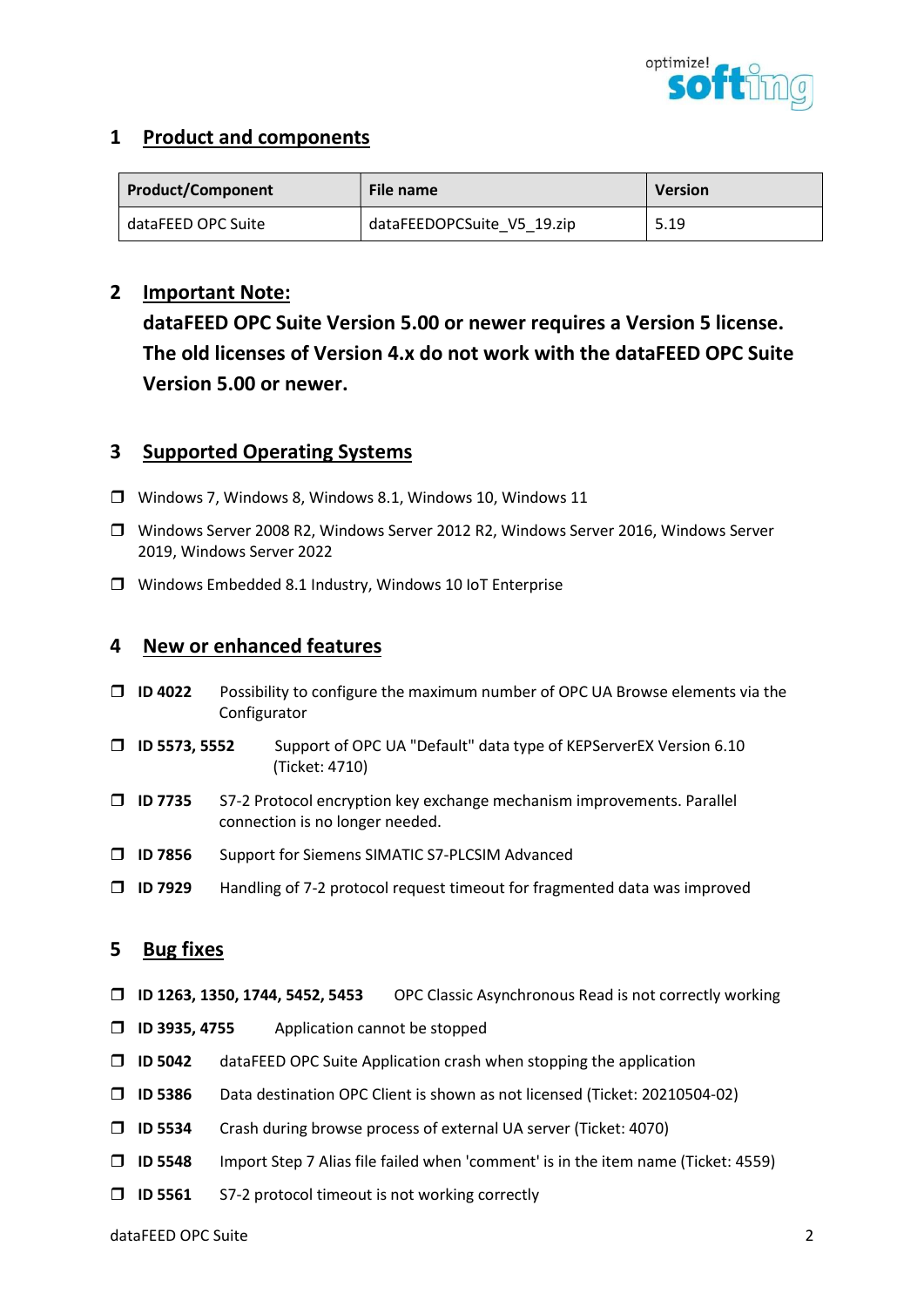

- $\Box$  ID 5563 First value on a subscription is from Cache (old value) (Ticket: 4016, 4940)
- ID 5580 Configurator shows on Data Destination MQTT Broker wrong tooltips.
- ID 5591 Crash when using B&R Connections (Ticket: 5591)
- ID 5596 Address Space shows not all imported Symbols (5628)
- $\Box$  ID 5621 S7-2 Connection is not closed correctly after PLC was powered off
- ID 5628 OPC UA Server Address Space shows wrong Service Level Value (Ticket: 5628)
- $\Box$  ID 5629 Crash when browsing an UA Server (Ticket: 7893)
- ID 5632 License Information Overview shows wrong needed License. (Mitsubishi instead of Modbus)

# 6 History

## 6.1 Changes in Release 5.18

6.1.1 dataFEED OPC Suite Versions 5.x requires a new Version 5 license. The old licenses of Version 4.x do not work with the dataFEED OPC Suite Version 5.00 or newer.

## 6.1.2 Supported Operating Systems

- Windows 7, Windows 8, Windows 8.1, Windows 10, Windows 11
- Windows Server 2008 R2, Windows Server 2012 R2, Windows Server 2016, Windows Server 2019, Windows Server 2022
- Windows Embedded 8.1 Industry, Windows 10 IoT Enterprise

## 6.1.3 New or enhanced features

- $\Box$  Support for Windows 11 and Windows Server 2022
- Support for Siemens SIMATIC Software Controller (S7-1507SF) Version 21.8 und 21.9
- Softing OPC UA SDK Version 5.66.1 was integrated (solves CVE-2021-40871 and CVE-2021-40873)
- □ ID 4524 Data destination OPC UA Client the two options "WriteFiltering" and "EnableValueConversions" are now configurable via the Configurator
- $\Box$  ID 4537 Possibility to disable the creation of address space on namespace 0 (diagnostics nodes)
- $\Box$  ID 4539 Possibility to expose the Client Certificate page directly from data source UA Server connection main page
- $\Box$  ID 4542 New trace level to the tracing mechanism (Value-Tracking)
- ID 5217 Possibility to enable "buffer receive extension" (Browse request takes too long via OPC Tunnel)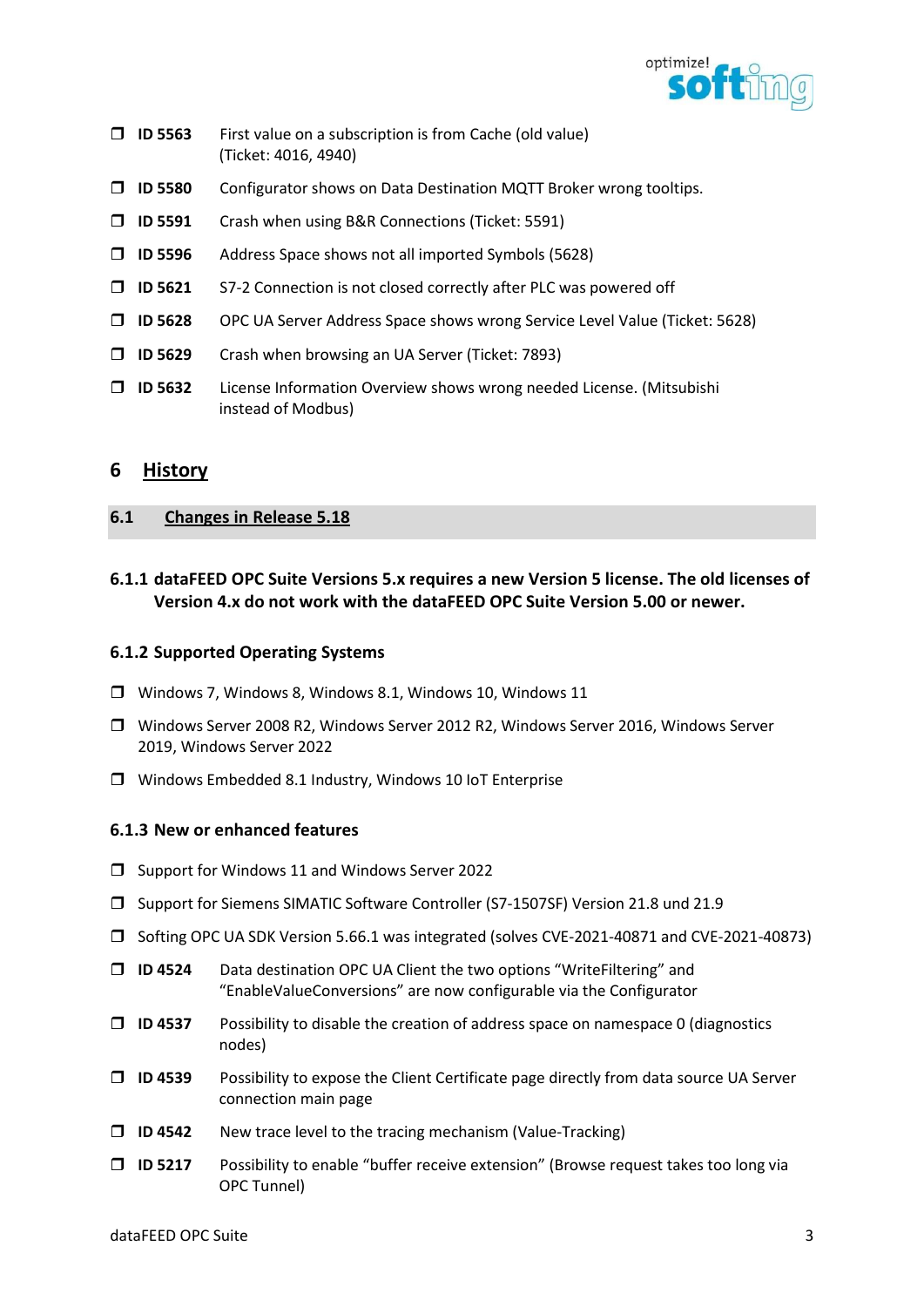

## 6.1.4 Bug fixes

- $\Box$  ID 3622 S7-2 protocol: Arrays with a not fix defined length are to completely be browsed
- **ID 4787** AE Server unknown category error
- **ID 5239** Browsing problems via s7-2 protocol
- □ ID 5280 Schedule Timer does not work correctly
- $\Box$  ID 5304 If show properties of executed items the status changed to "Bad not connected" at tunnel client side
- $\Box$  ID 5308 Quality changes to "Bad not connected" if a read operation is executed to external OPC DA Server
- $\Box$  ID 5310 S7-2 does not expose integer array
- $\Box$  ID 5326 S7-2 connection problems
- ID 5367 Alarms and Conditions from JCI MP OPC are not exposed
- ID 5504 Browsing the DF DS ABB 800xA OPC DA server sometimes shows recursively structured address space.
- ID 5536 Array can't found at instance Data Blocks (DB.TestError\_DB.Inputs.StringArray)
- **ID 5561** S7-2 protocol timeout expired

## 6.2 Changes in Release 5.17

# 6.2.1 dataFEED OPC Suite Versions 5.x requires a new Version 5 license. The old licenses of Version 4.x do not work with the dataFEED OPC Suite Version 5.00 or newer.

## 6.2.2 Supported Operating Systems

- Windows 7, Windows 8, Windows 8.1, Windows 10
- Windows Server 2008 R2, Windows Server 2012 R2, Windows Server 2016, Windows Server 2019
- Windows Embedded 8.1 Industry, Windows 10 IoT Enterprise

## 6.2.3 Bug fixes

- **ID 5214** CPU usage increases to 100%
- $\Box$  ID 5313 S7-2 connection get interrupted after every 41 minutes. TIA Log Entry "system initiated session termination".
- $\Box$  ID 5458 Subscriptions with invalid "OPC Node Ids" are not correctly handled
- ID 5482 OPC UA Client Connections to OPU UA Server with the default Port 4840 are not working correctly. Log Entry: Bad TcpEndpointUrlInvalid "The Server does not recognize the QueryString specified."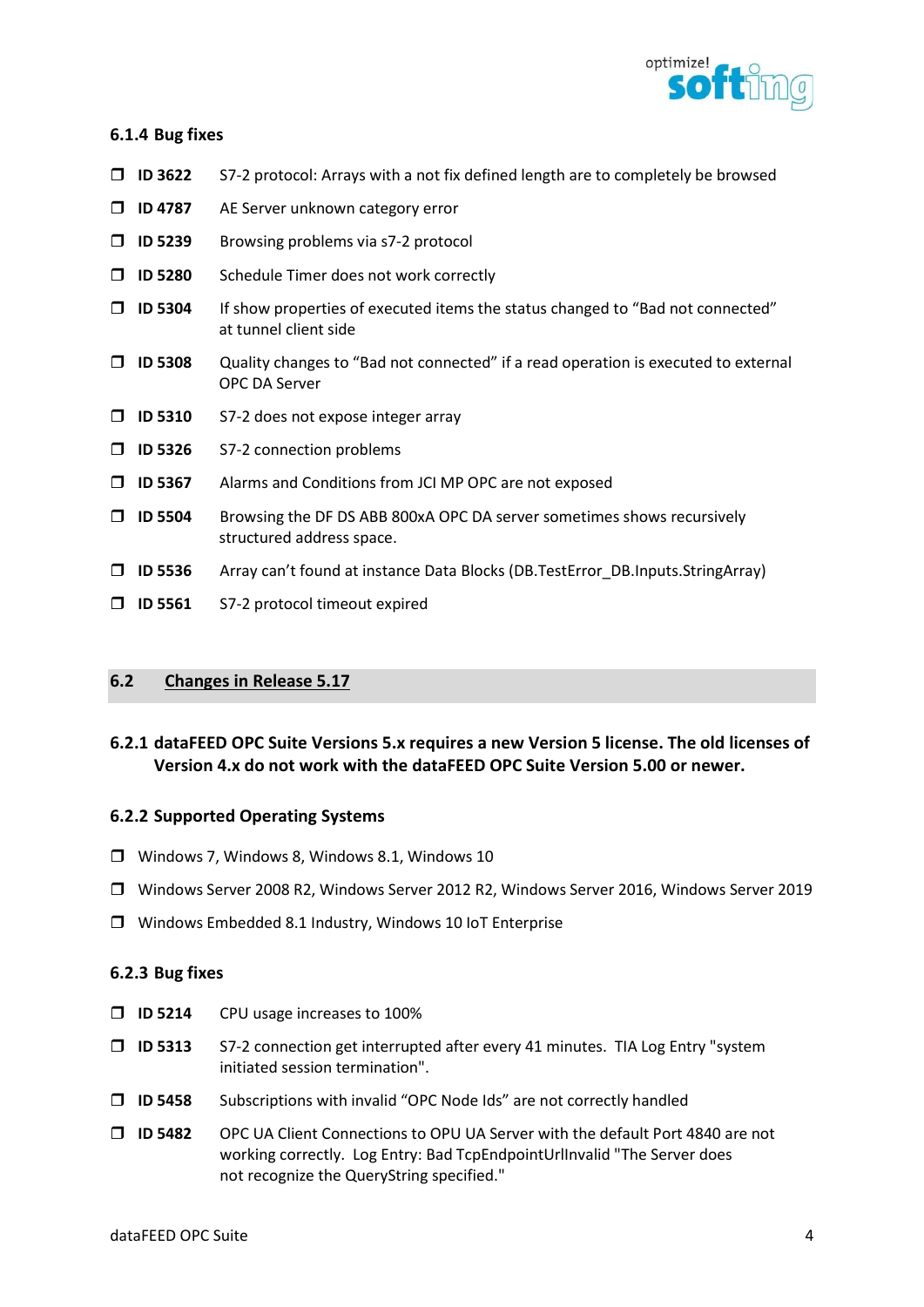

## 6.3 Changes in Release 5.15

6.3.1 dataFEED OPC Suite Versions 5.x requires a new Version 5 license. The old licenses of Version 4.x do not work with the dataFEED OPC Suite Version 5.00 or newer.

#### 6.3.2 Supported Operating Systems

- Windows 7, Windows 8, Windows 8.1, Windows 10
- Windows Server 2008 R2, Windows Server 2012 R2, Windows Server 2016, Windows Server 2019
- Windows Embedded 8.1 Industry, Windows 10 IoT Enterprise

## 6.3.3 New or enhanced features

| □      |                | Data Preprocessing functionality was extended<br>Possibility to process data conversion or LUA Script language operations on<br>data values.<br>The new Data Preprocessing enhancements are part of the dataFEED OPC<br>Suite Extended License.                                                                                                 |
|--------|----------------|-------------------------------------------------------------------------------------------------------------------------------------------------------------------------------------------------------------------------------------------------------------------------------------------------------------------------------------------------|
| $\Box$ | ID 2676, 5409  | Continuous Validation of Items (data points) used on OPC Classic DA (internal<br>or external) Subscriptions.<br>The item validation operation is possible being executed at runtime while<br>running not exclusively on initialization procedure for all the internal<br>subscriptions and item subscribe operation for external subscriptions. |
| ◻      | ID 4141, 5325  | Application Start Up Parameters are not stored permanently.<br>The Parameter are now stored in the configuration.                                                                                                                                                                                                                               |
| $\Box$ | <b>ID 5010</b> | Re-organization of advanced (hidden) parameters settings.<br>A set of advanced and hidden parameters become configurable.                                                                                                                                                                                                                       |
| ◘      | ID 5264, 4021  | Implementation of performance profiles for OPC UA connections.<br>Possibility to configure performance profiles for the OPC UA<br>connections to an OPC UA Server.                                                                                                                                                                              |

#### 6.3.4 Bug fixes

- $\Box$  ID 4965 UA Server data source long communication interruption disabling the monitored items on internal OPC UA Client ID 5060 Unstable S7 connections (PLC Status Problem)  $\Box$  ID 5199 MQTT Subscriber does not throw any error if the port is also being used by another MQTT Broker on the system.  $\Box$  ID 5266 dataFEED OPC Suite crash if the Data Access of one of the subscribed tags is changed in the Rockwell controller from Read/Write to None
- $\Box$  ID 5277 dataFEED cannot connect to external UA Server after long period of offline time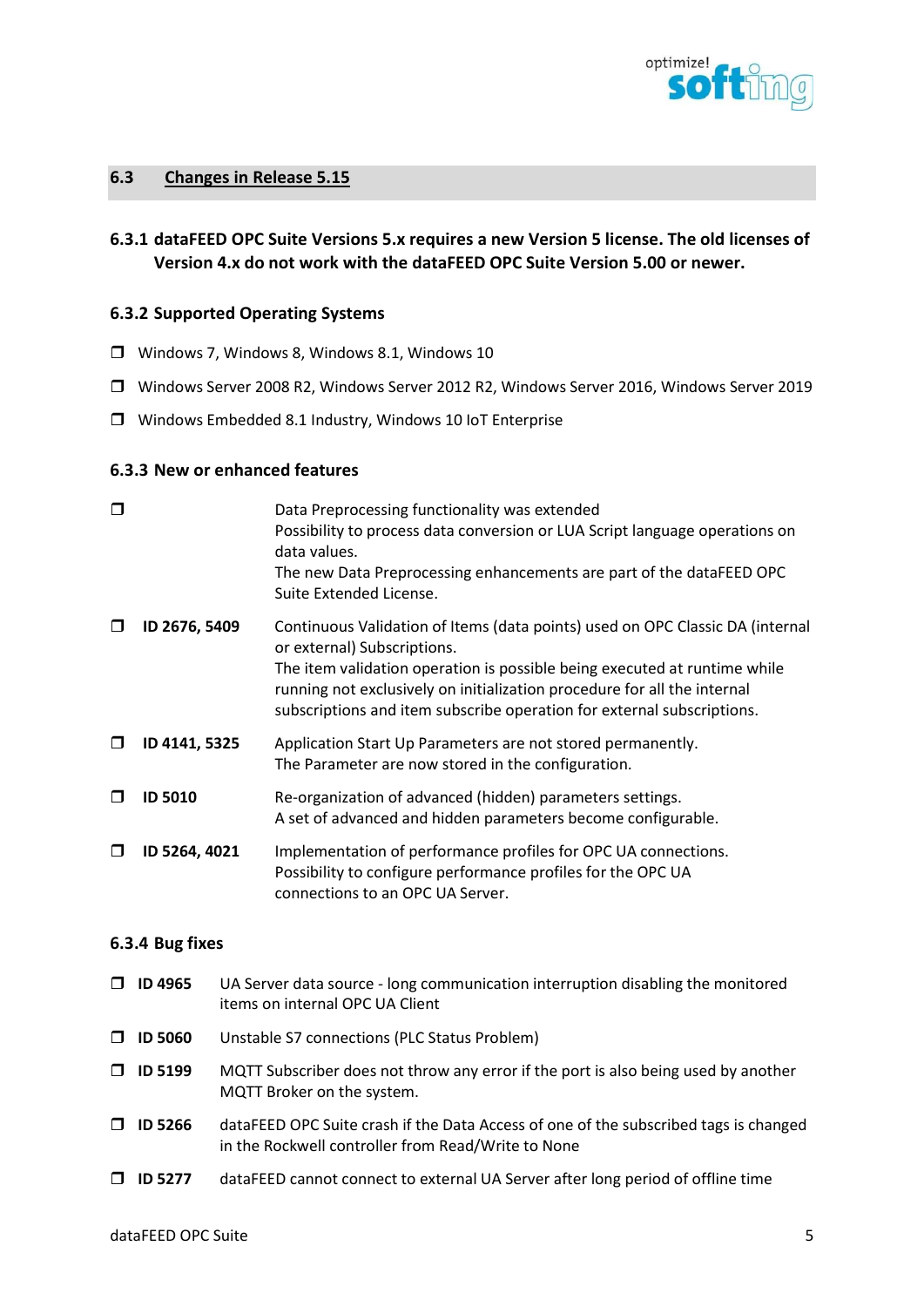

- $\Box$  ID 5281 dataFEED OPC Suite crash on Modbus write operation.
- $\Box$  ID 5301 dataFEED OPC Suite crash if grouping is used in the Modbus syntax.
- $\Box$  ID 5330 Configurator crash while importing Modbus Symbolic File.
- ID 5365 Data Source OPC UA Server Advanced Settings Incorrect Session Name

## 6.4 Changes in Release 5.10

# 6.4.1 dataFEED OPC Suite Versions 5.x requires a new Version 5 license. The old licenses of Version 4.x do not work with the dataFEED OPC Suite Version 5.00 or newer.

## 6.4.2 Supported Operating Systems

- Windows 7, Windows 8, Windows 8.1, Windows 10
- Windows Server 2008 R2, Windows Server 2012 R2, Windows Server 2016, Windows Server 2019
- Windows Embedded 8.1 Industry, Windows 10 IoT Enterprise

## 6.4.3 New or enhanced features

- $\square$  Data Preprocessing functionality Possibility to process mathematical or logical operations on data values and provide the result into a new variable. The new Data Preprocessing functionality is part of the dataFEED OPC Suite Extended License.
- $\square$  Support for MQTT Subscriber functionality Possibility to receive data from a MQTT Broker or a cloud solution via MQTT Subscriber functionality. The new Data Source MQTT Broker is part of the dataFEED OPC Suite Extended License.
- **ID 4133** Access Rights for Local Items Possibility to define the Access Rights for the Local Items
- **O** Operation Limits on OPC UA Client Connections Possibility to configure Operation Limits on connection to a OPC UA Server as data sources.

## 6.4.4 Bug fixes

- $\Box$  ID 4021 Browse functionality is not working properly on UA connections to servers with low operation capabilities and big address space
- ID 4023 Data Source OPC UA Server Maximum Number of Nodes per Browse requests is not correctly applied on browse operations
- $\Box$  ID 4892 Random "numeric value" property names or entirely missing properties for specific ABB OPC DA server
- $\Box$  ID 4972 Data Source DB Read: misinterpreted datatypes on an Item trigger will trigger the action twice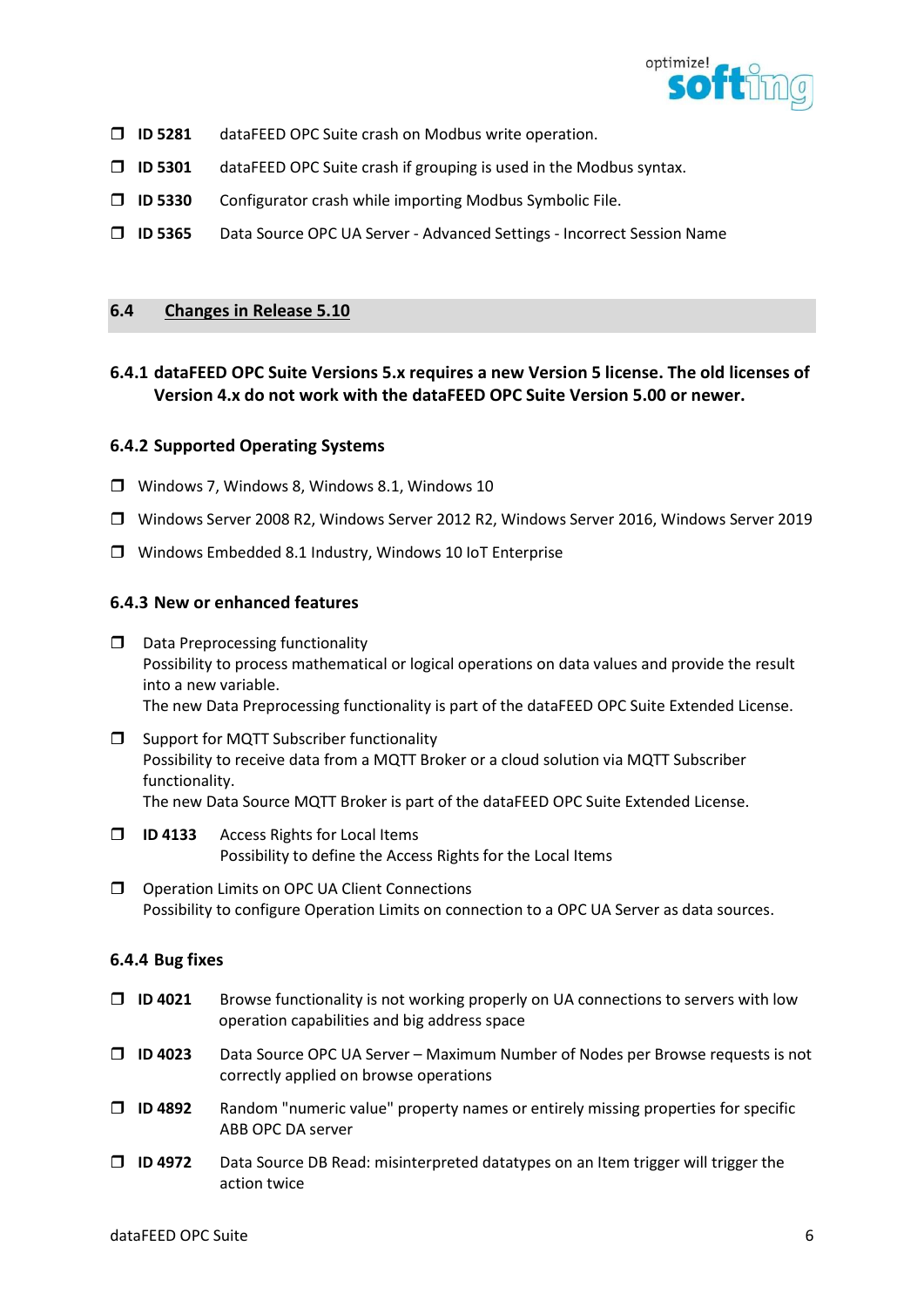

| ⊓      | ID 4981        | Temporary folder created for generation of PKI Store for MQTT connection is not<br>deleted after the PKI store is copied to configuration folder |
|--------|----------------|--------------------------------------------------------------------------------------------------------------------------------------------------|
| П      | <b>ID 5015</b> | Data Destination Rest Server: The last slash from an URI can not be removed                                                                      |
| П      | <b>ID 5019</b> | Online Help is open based on Operating System Language and not on the user<br>configured one for dataFEED OPC Suite Configurator                 |
| $\Box$ | ID 5023, 5038  | Fallback to 127.0.0.1 for local host resolution if no DNS Server is available,                                                                   |
| П      | <b>ID 5079</b> | Data Source Siemens: Connections to a Siemens PLC via S7-2 protocol is broken after<br>a few hours                                               |
| П      | <b>ID 5168</b> | Data Source OPC UA Server: Browse to CodeSYS UA Servers is not working because of<br>UA Server operational Limits                                |
| П      | <b>ID 5193</b> | dataFEED OPC Suite cannot be stopped with special Exchange actions                                                                               |
|        | <b>ID 5207</b> | Exchange actions were not correctly deleted                                                                                                      |
|        |                |                                                                                                                                                  |

# 6.5 Changes in Release 5.05

# 6.5.1 dataFEED OPC Suite Versions 5.x requires a new Version 5 license. The old licenses of Version 4.x do not work with the dataFEED OPC Suite Version 5.00 or newer.

## 6.5.2 Supported Operating Systems

- Windows 7, Windows 8, Windows 8.1, Windows 10
- Windows Server 2008 R2, Windows Server 2012 R2, Windows Server 2016, Windows Server 2019
- Windows Embedded 8.1 Industry, Windows 10 IoT Enterprise

## 6.5.3 New or enhanced features

| Π.     | <b>ID 2362</b> | Possibility to configure a delay between an establishment of an AE Connection and<br>the creation of subscription                         |
|--------|----------------|-------------------------------------------------------------------------------------------------------------------------------------------|
| ◘      |                | Support for PostgreSQL databases<br>Implementation of fully support for PostgreSQL databases inclusive upper-lowercase<br>support         |
| $\Box$ | <b>ID 3705</b> | Extension of variable trigger with "since last value"<br>Expansion of the variable trigger in LE/FE/CHD with new option: since last value |
| □      | ID 3308, 3589  | Support for BaseDataType "variant" variables on data source OPC UA Server                                                                 |
| $\Box$ | <b>ID 4417</b> | Possibility to switch Boolean values -1 (as true) to 1 on data destination file                                                           |
| $\Box$ |                | Thread handling of the add-ons actions like database, file, exchange, REST was<br>changed to avoid blocking situations                    |
| ⊓      | <b>ID 4897</b> | Extended Logging with additional information like configuration is running as<br>service/application, start/stop time,                    |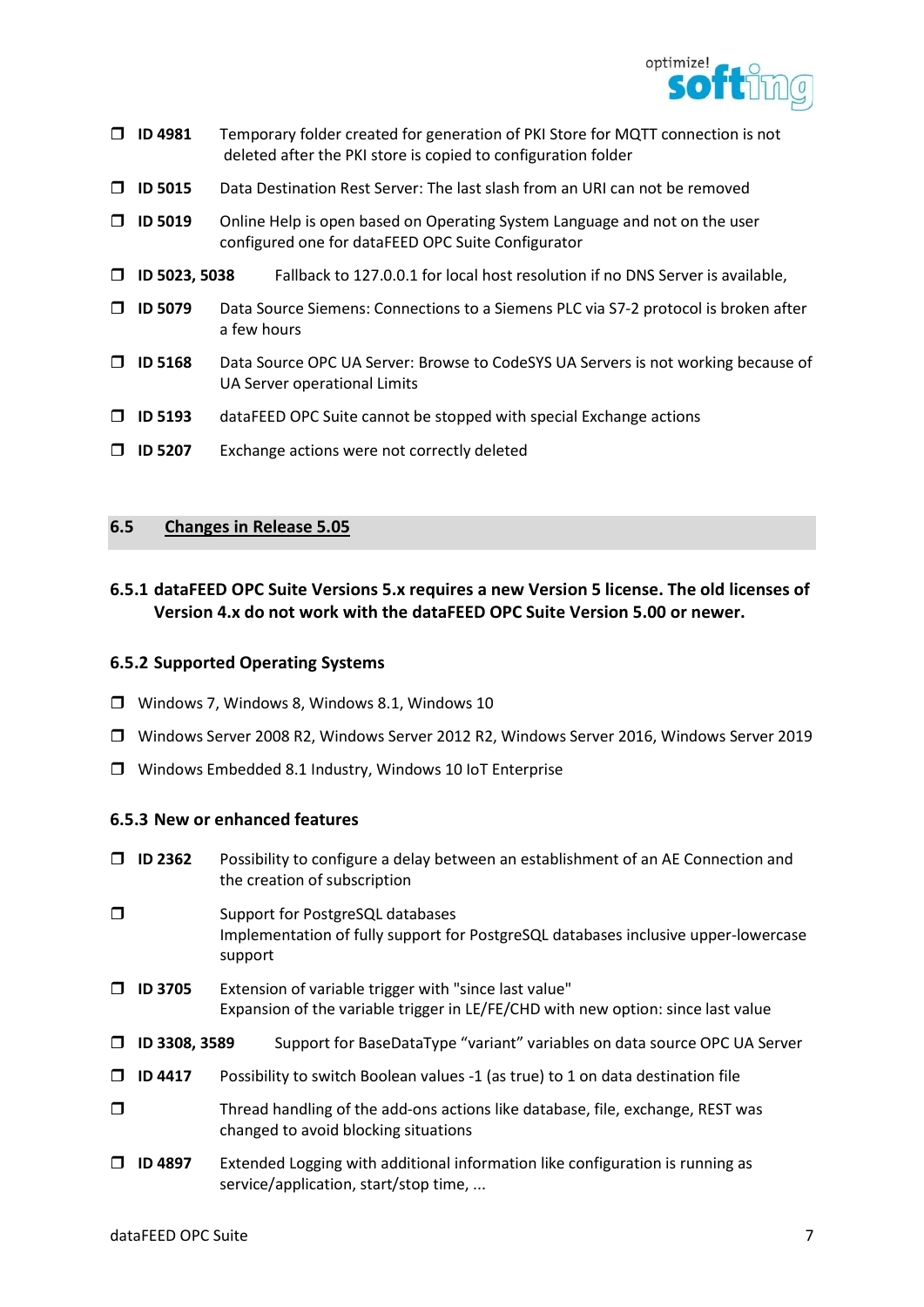

## 6.5.4 Bug fixes

- ID 1997, 4672 XML-DA port is always open even if the XML-DA Server or/and the Web Server is deactivated
- ID 2146 System Items: data source Siemens, PLC status does not work correctly compared to Softing S7/S5 OPC Server
- $\Box$  ID 2725 Tunnel Server stops running after certain time
- $\Box$  ID 2366 UA Certificate cannot be created if the Configuration Name is longer as 27 characters.
- $\Box$  ID 3234 Write on an Item trigger will trigger the action twice
- $\Box$  ID 3526 Exchange functionality is sometimes slow
- $\Box$  ID 4040 Problem with the connection timeout of the S7-2 protocol
- $\Box$  ID 4042 Syntax "MD" is interpreted as UI4 32-bit unsigned integer instead of a real
- $\Box$  ID 4095 German special characters ( $\ddot{A}, \ddot{a}, \ddot{O}, \ddot{O}, \ddot{U}, \ddot{u}$ ) are not supported for node id on Siemens S7-2 connections
- ID 4077, 4190 License is sometimes not recognized correctly
- $\Box$  ID 4245 Connection to Siemens PLC with S7-2 protocol is interrupted every 6 hours
- ID 4259 MySQL driver V8.0.15 does not work with dataFEED OPC Suite
- $\Box$  ID 4322 System Item: PLC status shows incorrect information
- $\Box$  ID 4377 Data source Modbus is sending queries for different unit ids without waiting for the response to the first query
- $\Box$  ID 4479 It is not possible to change the option "source identifier" on exchange action
- □ ID 4549 dataFEED OPC Suite freezes if the connected Siemens PLCs are offline/down for some certain time when S7-2 Protocol is used
- $\Box$  ID 4555 OPC UA Client cannot browse data when two S7-2 connections are active
- $\Box$  ID 4650 ByteArray to ByteString conversion does not work correctly
- ID 4664 dataFEED OPC Suite freezes after 4-5 hours every day
- $\Box$  ID 4668 At the Restore/Backup of a configuration it is not possible to select a network share
- $\Box$  ID 4670 The stored procedure is incorrectly displayed as an SQL statement
- $\Box$  ID 4671 ODBC driver Version 8.0 is producing Syntax Error for String items
- $\Box$  ID 4685 The CHD option cannot be selected on a variable trigger for data type Boolean
- ID 4688 Acting as OPC UA -> OPC Classic Gateway, OPC messages sequence is swapped at special cases
- $\Box$  ID 4700 OPC Classic Store&Forward connection to Tunnel Server stops working after some time
- $\Box$  ID 4701 Application crash on port scan
- $\Box$  ID 4748 Uninstallation does not delete all files

dataFFED OPC Suite 8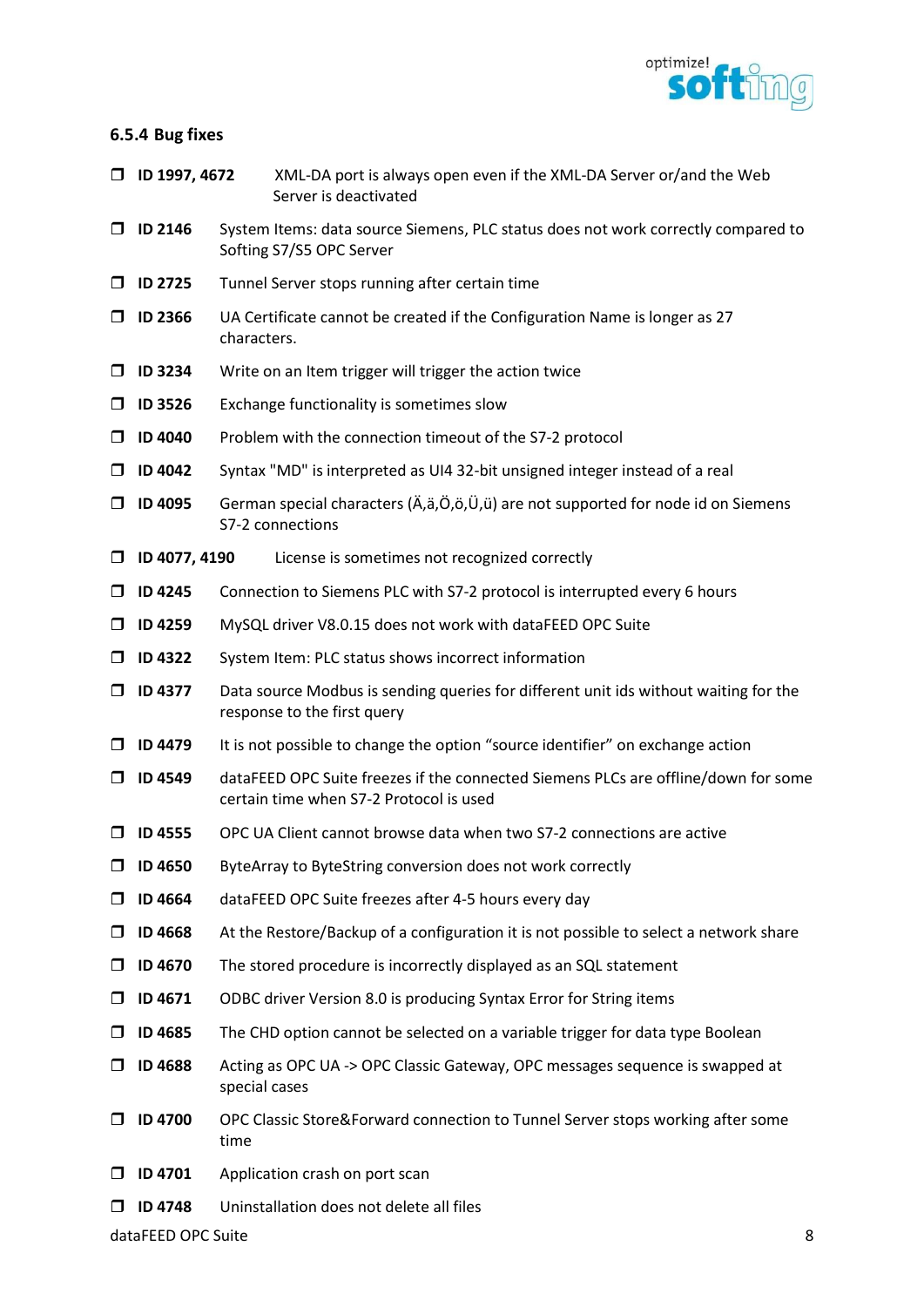

- $\Box$  ID 4752 At the end of the REST server address, an additional slash "/" was incorrectly added
- ID 4759 dataFEED OPC Suite crash sporadically when S7-2 Protocol is used
- $\Box$  ID 4776 At PostgreSQL database connections old sessions are not closed correctly
- $\Box$  ID 4791 CLX name-based read of a bool variable gets bad quality
- ID 2891, 3137, 3368, 4083, 4209, 4495, 4585, 4621, 4631, 4701, 4820, 4882 dataFEED OPC Suite crashes

## 6.6 Changes in Release 5.00

# 6.6.1 dataFEED OPC Suite Version 5.00 requires a new Version 5.00 license. The old licenses of Version 4.x do not work with the new dataFEED OPC Suite Version 5.00

#### 6.6.2 Supported Operating Systems

- Windows 7, Windows 8, Windows 8.1, Windows 10
- Windows Server 2008 R2, Windows Server 2012 R2, Windows Server 2016, Windows Server 2019
- Windows Embedded 8.1 Industry, Windows 10 IoT Enterprise

#### 6.6.3 New or enhanced features

- $\square$  Support for OPC UA Store And Forward Server Side Buffering of data in case of broken connections between dataFEED OPC Suite UA Server and OPC UA Clients and automatic transmission once connection has been re-established
- $\Box$  Support for Multiple OPC UA User Possibility to use up to 5 OPC UA User for each OPC UA Endpoint
- Certificate generation based on OpenSSL Previous versions of the product are using Certificate Generation Software from OPC Foundation on certificate generation process. The Configurator generates now the application certificates by using the OpenSSL library.
- $\Box$  Support for new OPC UA Security Policies Possibility to use now the newest security policies for OPC UA Connections. Aes128Sha256RsaOaep, and Aes256Sha256RsaPss
- $\square$  Support for Persistent Namespace Index Possibility to persist the namespace indexes - adding or removing new connections will not change the namespace index.
- □ New Version of OPC UA LDS Server A new Version 1.03.401 of the LDS Server from the OPC Foundation was integrated.
- $\Box$  Certificate Lifetime changed (ID 4314) The Lifetime for the OPC UA Application Certificates created by the Configurator was changed to 5 years.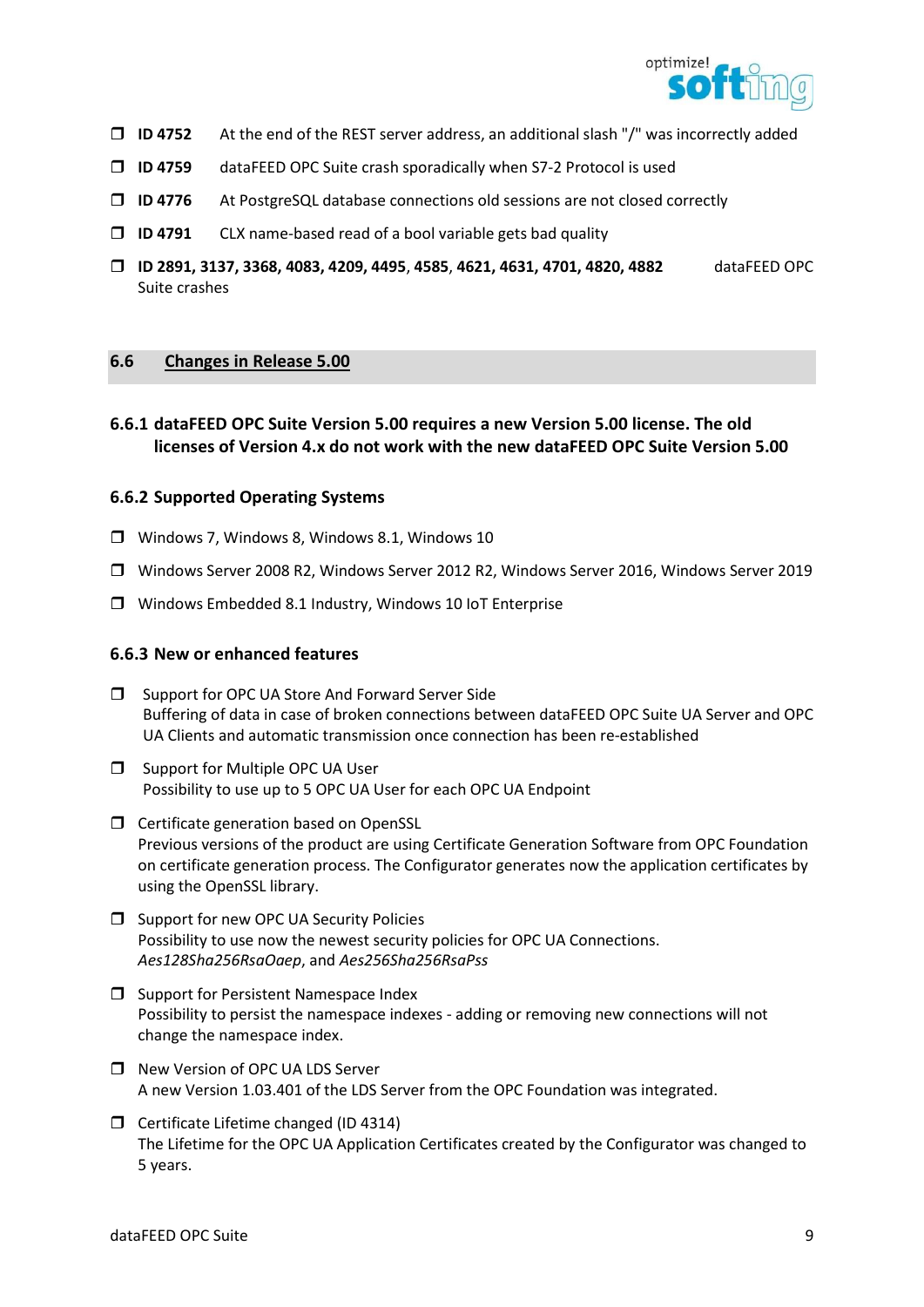

## 6.6.4 Bug fixes

- □ ID 4103 B&R Filter doesn't work correctly
- $\Box$  ID 4105 dataFEED Namespace Identifier is not possible with "urn:"
- □ ID 4139 Port Scan&DDoS attacks cause runtime crash
- $\Box$  ID 4148 Namespace arrays contains "not conform" values
- ID 4150 False information are exposed on OPC UA Server Namespace 0
- ID 4536 OPC UA Service Groups are not correct exposed on OPC UA Server
- □ ID 4777 Security certificate generation failed for OPC UA Server Module

## 6.7 Changes in Release 4.80

## 6.7.1 Supported Operating Systems

- Windows 7, Windows 8, Windows 8.1, Windows 10
- Windows Server 2008 R2, Windows Server 2012 R2, Windows Server 2016, Windows Server 2019
- Windows Embedded 8.1 Industry, Windows 10 IoT Enterprise

## 6.7.2 New or enhanced features

- $\square$  Support for Multiple OPC UA User Possibility to use up to 5 OPC UA User for each OPC UA Endpoint
- $\Box$  Certificate generation based on OpenSSL Previous versions of the product are using Certificate Generation Software from OPC Foundation on certificate generation process. The Configurator generates now the application certificates by using the OpenSSL library.
- □ Support for new OPC UA Security Policies Possibility to use now the newest security policies for OPC UA Connections. Aes128Sha256RsaOaep, and Aes256Sha256RsaPss
- $\square$  Support for Persistent Namespace Index Possibility to persist the namespace indexes - adding or removing new connections will not change the namespace index.
- □ New Version of OPC UA LDS Server A new Version 1.03.401 of the LDS Server from the OPC Foundation was integrated.
- $\Box$  Certificate Lifetime changed (ID 4314) The Lifetime for the OPC UA Application Certificates created by the Configurator was changed to 5 years.
- $\Box$  Support for PostgreSQL databases Implementation of fully support for PostgreSQL databases inclusive upper-lowercase support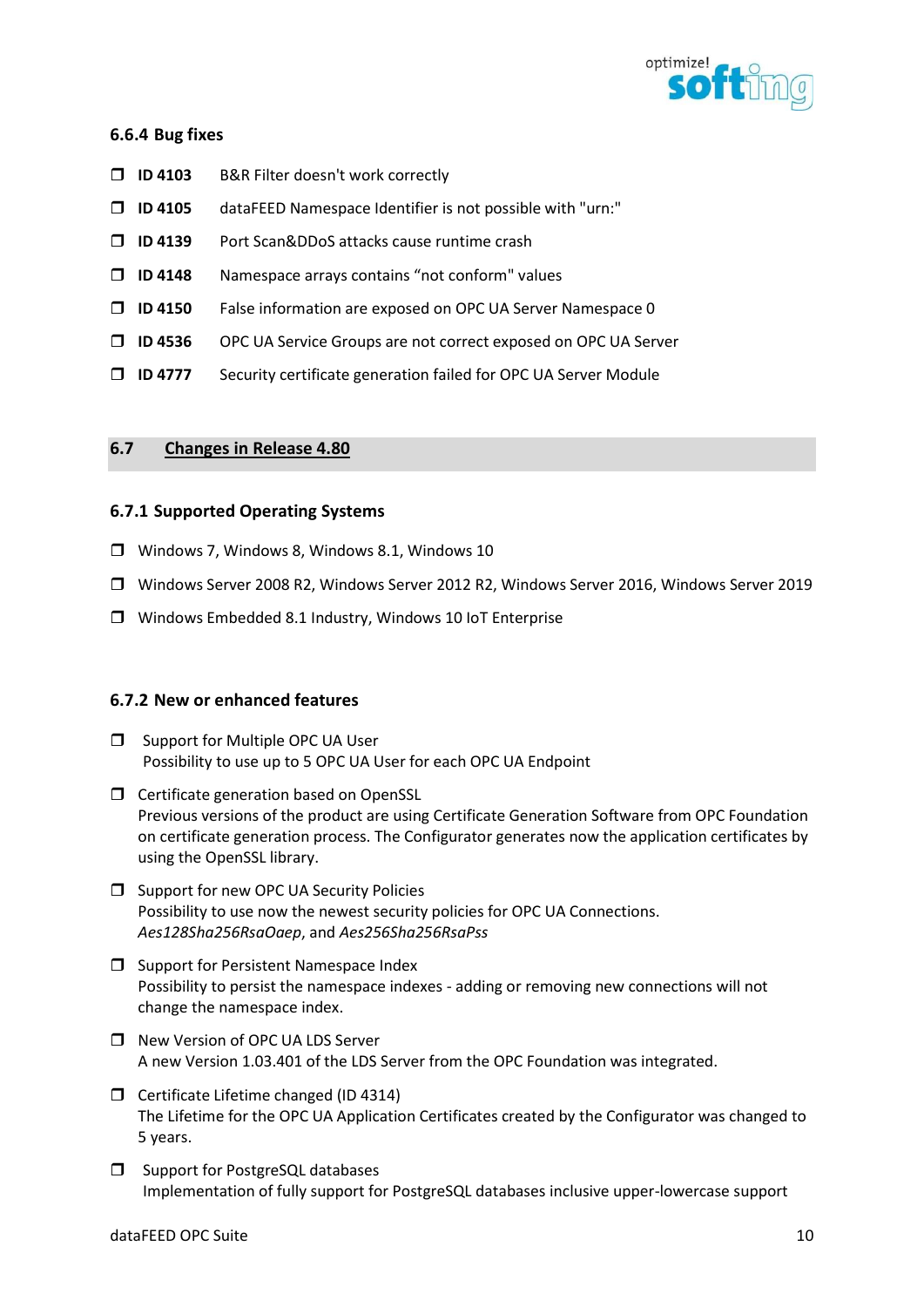

- O Operation Limits on OPC UA Client Connections Possibility to configure Operation Limits on connection to a OPC UA Server as data sources.
- $\Box$  Thread handling of the add-ons actions like database, file, exchange, REST was changed to avoid blocking situations
- Support for Siemens SIMATIC Software Controller (S7-1507SF) Version 21.8 und 21.9
- Softing OPC UA SDK Version 5.66.1 was integrated (solves CVE-2021-40871 and CVE-2021-40873)
- $\Box$  ID 2362 Possibility to configure a delay between an establishment of an AE Connection and the creation of subscription
- $\Box$  ID 3705 Extension of variable trigger with "since last value" Expansion of the variable trigger in LE/FE/CHD with new option: since last value
- ID 3308, 3589 Support for BaseDataType "variant" variables on data source OPC UA Server
- $\Box$  ID 4417 Possibility to switch Boolean values -1 (as true) to 1 on data destination file
- $\Box$  ID 4897 Extended Logging with additional information like configuration is running as service/application, start/stop time, ...
- **ID 4133** Access Rights for Local Items Possibility to define the Access Rights for the Local Items
- ID 2676, 5409 Continuous Validation of Items (data points) used on OPC Classic DA (internal or external) Subscriptions. The item validation operation is possible being executed at runtime while running not exclusively on initialization procedure for all the internal subscriptions and item subscribe operation for external subscriptions.
- ID 4141, 5325 Application Start Up Parameters are not stored permanently. The Parameter are now stored in the configuration.
- $\square$  ID 5010 Re-organization of advanced (hidden) parameters settings. A set of advanced and hidden parameters become configurable.
- ID 5264, 4021 Implementation of performance profiles for OPC UA connections. Possibility to configure performance profiles for the OPC UA connections to an OPC UA Server.
- $\Box$  ID 4022 Possibility to configure the maximum number of OPC UA Browse elements via the Configurator
- ID 5573, 5552 Support of OPC UA "Default" data type of KEPServerEX Version 6.10 (Ticket: 4710)
- ID 7735 S7-2 Protocol encryption key exchange mechanism improvements. Parallel connection is no longer needed.
- ID 7856 Support for Siemens SIMATIC S7-PLCSIM Advanced
- $\Box$  ID 7929 Handling of 7-2 protocol request timeout for fragmented data was improved
- □ ID 4524 Data destination OPC UA Client the two options "WriteFiltering" and "EnableValueConversions" are now configurable via the Configurator
- $\Box$  ID 4537 Possibility to disable the creation of address space on namespace 0 (diagnostics nodes)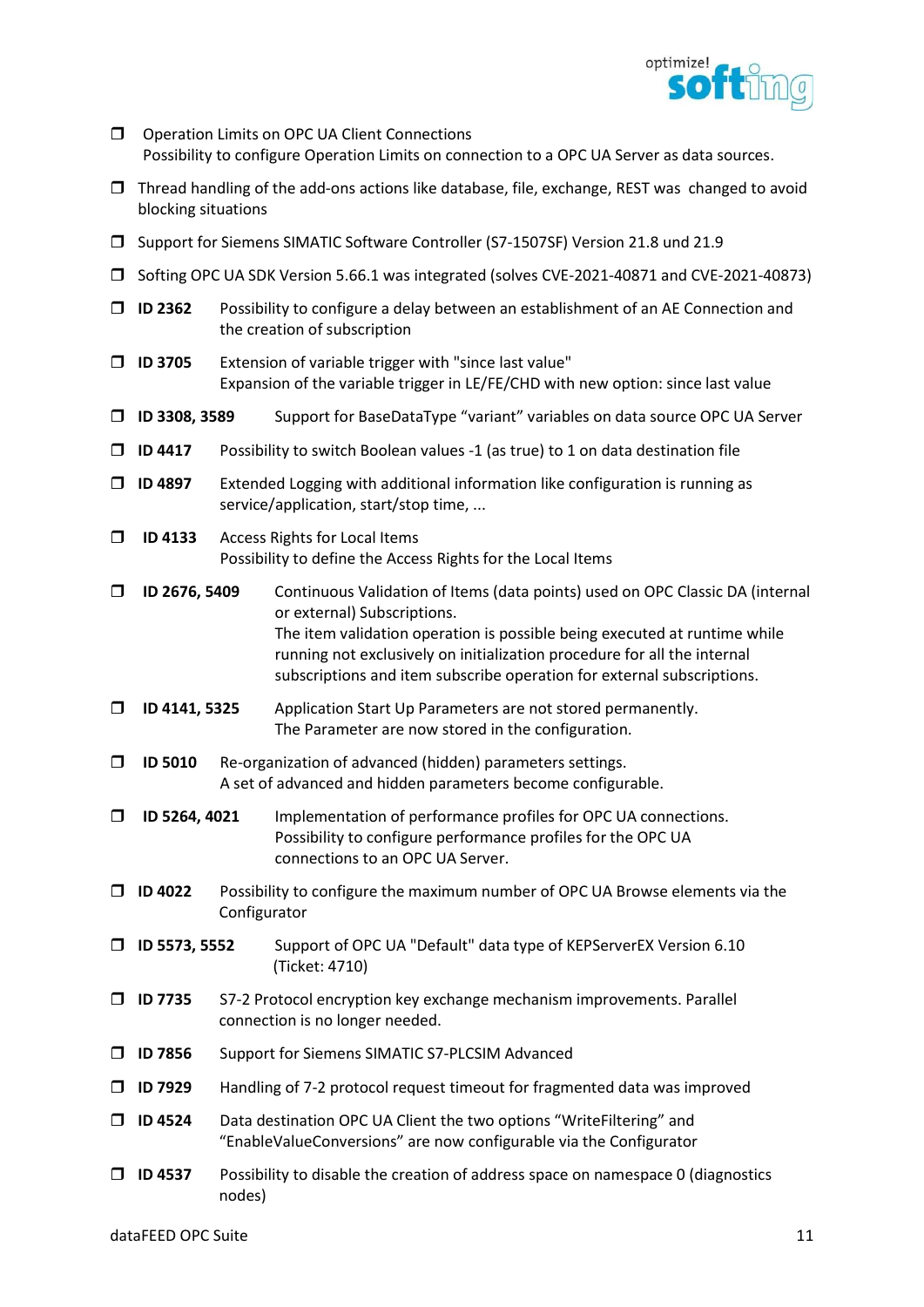

- $\Box$  ID 4539 Possibility to expose the Client Certificate page directly from data source UA Server connection main page
- $\Box$  ID 4542 New trace level to the tracing mechanism (Value-Tracking)
- $\Box$  ID 5217 Possibility to enable "buffer receive extension" (Browse request takes too long via OPC Tunnel)
- 6.7.3 Bug fixes
- ID 1263, 1350, 1744, ,5452, 5453 OPC Classic Asynchronous Read is not correctly working
- $\Box$  ID 3935, 4755 Application cannot be stopped
- $\Box$  ID 5042 dataFEED OPC Suite Application crash when stopping the application
- ID 5386 Data destination OPC Client is shown as not licensed (Ticket: 20210504-02)
- ID 5534 Crash during browse process of external UA server (Ticket: 4070)
- ID 5548 Import Step 7 Alias file failed when 'comment' is in the item name (Ticket: 4559)
- $\Box$  ID 5561 S7-2 protocol timeout is not working correctly
- $\Box$  ID 5563 First value on a subscription is from Cache (old value) (Ticket: 4016, 4940)
- ID 5580 Configurator shows on Data Destination MQTT Broker wrong tooltips.
- ID 5591 Crash when using B&R Connections (Ticket: 5591)
- $\Box$  ID 5596 Address Space shows not all imported Symbols (5628)
- $\Box$  ID 5621 S7-2 Connection is not closed correctly after PLC was powered off
- ID 5628 OPC UA Server Address Space shows wrong Service Level Value (Ticket: 5628)
- ID 5629 Crash when browsing an UA Server (Ticket: 7893)
- ID 5632 License Information Overview shows wrong needed License. (Mitsubishi instead of Modbus)
- $\Box$  ID 3622 S7-2 protocol: Arrays with a not fix defined length are to completely be browsed
- **ID 4787** AE Server unknown category error
- **ID 5239** Browsing problems via s7-2 protocol
- **ID 5280** Schedule Timer does not work correctly
- $\Box$  ID 5304 If show properties of executed items the status changed to "Bad not connected" at tunnel client side
- ID 5308 Quality changes to "Bad not connected" if a read operation is executed to external OPC DA Server
- **ID 5310** S7-2 does not expose integer array
- **ID 5326** S7-2 connection problems
- ID 5367 Alarms and Conditions from JCI MP OPC are not exposed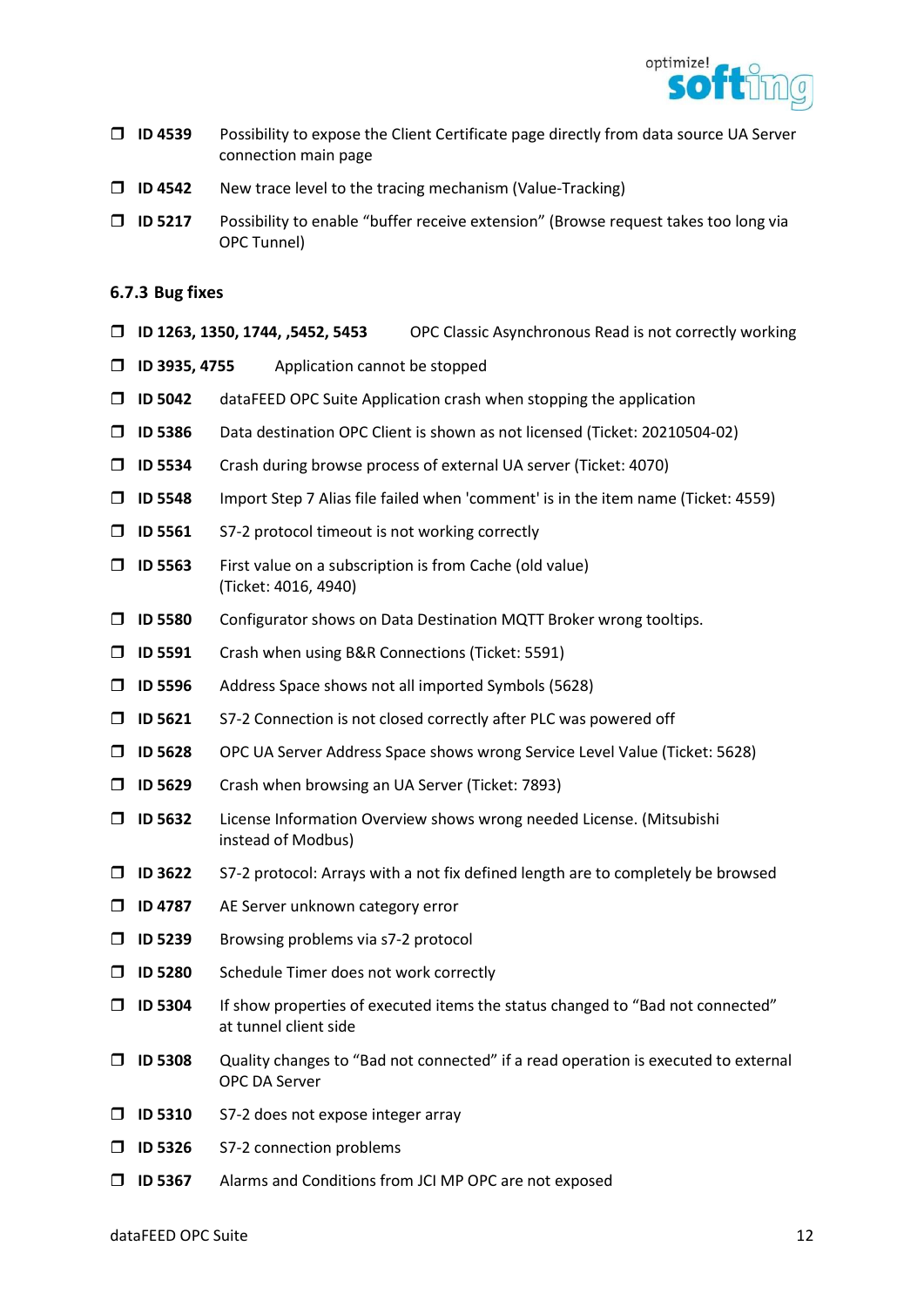

- ID 5504 Browsing the DF DS ABB 800xA OPC DA server sometimes shows recursively structured address space.
- ID 5536 Array can't found at instance Data Blocks (DB.TestError\_DB.Inputs.StringArray)
- **ID 5561** S7-2 protocol timeout expired
- **ID 5214** CPU usage increases to 100%
- $\Box$  ID 5313 S7-2 connection get interrupted after every 41 minutes. TIA Log Entry "system initiated session termination".
- ID 5458 Subscriptions with invalid "OPC Node Ids" are not correctly handled
- ID 5482 OPC UA Client Connections to OPU UA Server with the default Port 4840 are not working correctly. Log Entry: Bad TcpEndpointUrlInvalid "The Server does not recognize the QueryString specified."
- □ ID 4103 B&R Filter doesn't work correctly
- $\square$  ID 4105 dataFEED Namespace Identifier is not possible with "urn:"
- □ ID 4139 Port Scan&DDoS attacks cause runtime crash
- $\Box$  ID 4148 Namespace arrays contains "not conform" values
- ID 4150 False information are exposed on OPC UA Server Namespace 0
- ID 4536 OPC UA Service Groups are not correct exposed on OPC UA Server
- □ ID 4777 Security certificate generation failed for OPC UA Server Module
- □ ID 1997, 4672 XML-DA port is always open even if the XML-DA Server or/and the Web Server is deactivated
- ID 2146 System Items: data source Siemens, PLC status does not work correctly compared to Softing S7/S5 OPC Server
- $\Box$  ID 2725 Tunnel Server stops running after certain time
- $\Box$  ID 2366 UA Certificate cannot be created if the Configuration Name is longer as 27 characters.
- $\Box$  ID 3234 Write on an Item trigger will trigger the action twice
- $\square$  ID 3526 Exchange functionality is sometimes slow
- $\Box$  ID 4040 Problem with the connection timeout of the S7-2 protocol
- $\Box$  ID 4042 Syntax "MD" is interpreted as UI4 32-bit unsigned integer instead of a real
- $\Box$  ID 4095 German special characters ( $\ddot{A}, \ddot{a}, \ddot{O}, \ddot{O}, \ddot{O}, \ddot{O}, \ddot{O}$ ) are not supported for node id on Siemens S7-2 connections
- $\Box$  ID 4077, 4190 License is sometimes not recognized correctly
- $\Box$  ID 4245 Connection to Siemens PLC with S7-2 protocol is interrupted every 6 hours
- ID 4259 MySQL driver V8.0.15 does not work with dataFEED OPC Suite
- ID 4322 System Item: PLC status shows incorrect information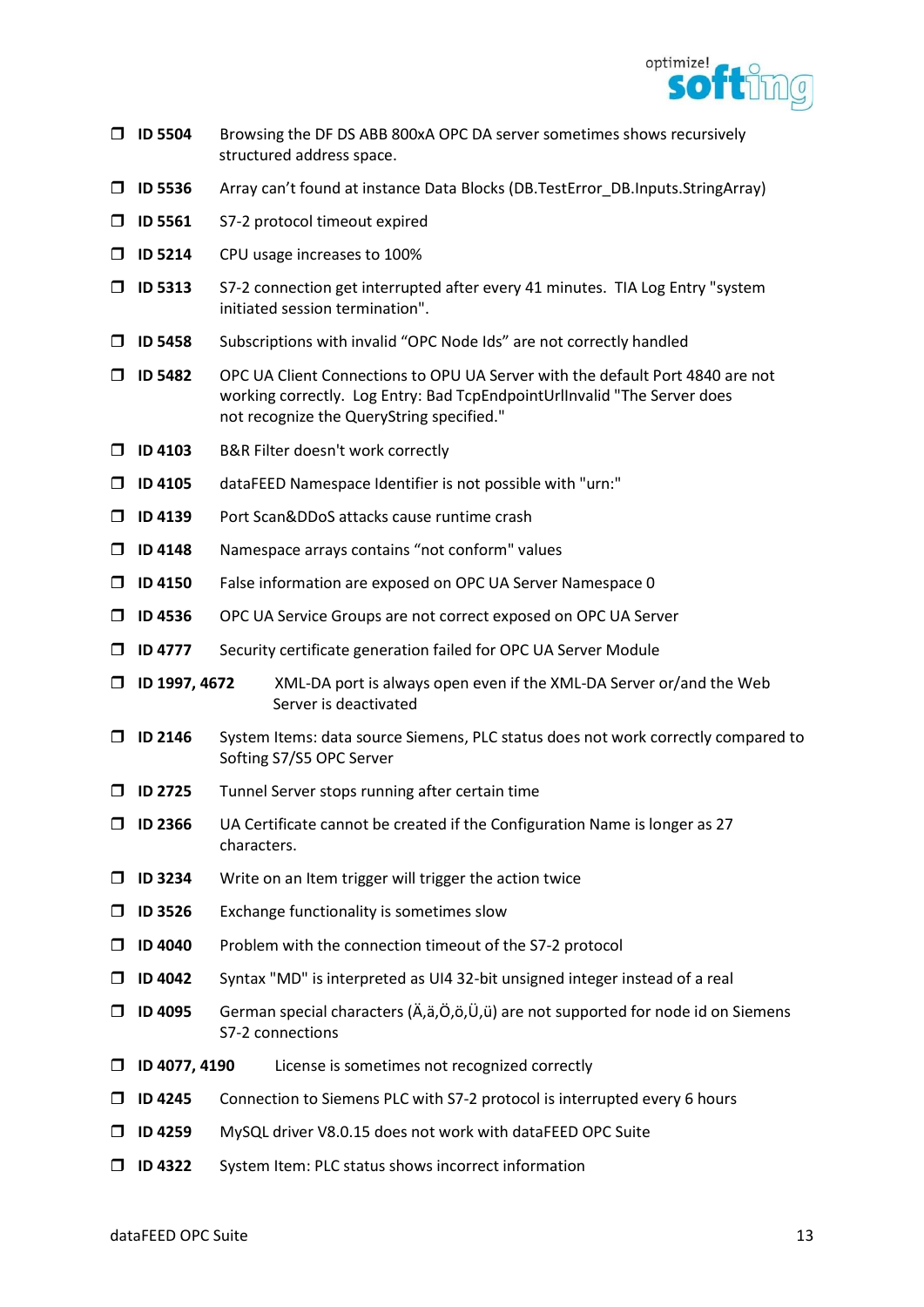

- $\Box$  ID 4377 Data source Modbus is sending queries for different unit ids without waiting for the response to the first query
- $\Box$  ID 4479 It is not possible to change the option "source identifier" on exchange action
- ID 4549 dataFEED OPC Suite freezes if the connected Siemens PLCs are offline/down for some certain time when S7-2 Protocol is used
- $\Box$  ID 4555 OPC UA Client cannot browse data when two S7-2 connections are active
- $\Box$  ID 4650 ByteArray to ByteString conversion does not work correctly
- $\Box$  ID 4664 dataFEED OPC Suite freezes after 4-5 hours every day
- $\Box$  ID 4668 At the Restore/Backup of a configuration it is not possible to select a network share
- $\Box$  ID 4670 The stored procedure is incorrectly displayed as an SQL statement
- $\Box$  ID 4671 ODBC driver Version 8.0 is producing Syntax Error for String items
- $\Box$  ID 4685 The CHD option cannot be selected on a variable trigger for data type Boolean
- ID 4688 Acting as OPC UA -> OPC Classic Gateway, OPC messages sequence is swapped at special cases
- □ ID 4700 OPC Classic Store&Forward connection to Tunnel Server stops working after some time
- $\Box$  ID 4701 Application crash on port scan
- $\Box$  ID 4748 Uninstallation does not delete all files
- $\Box$  ID 4752 At the end of the REST server address, an additional slash "/" was incorrectly added
- ID 4759 dataFEED OPC Suite crash sporadically when S7-2 Protocol is used
- $\Box$  ID 4776 At PostgreSQL database connections old sessions are not closed correctly
- $\Box$  ID 4791 CLX name-based read of a bool variable gets bad quality
- ID 2891, 3137, 3368, 4083, 4209, 4495, 4585, 4621, 4631, 4701, 4820, 4882 dataFEED OPC Suite crashes
- $\Box$  ID 4021 Browse functionality is not working properly on UA connections to servers with low operation capabilities and big address space
- $\Box$  ID 4023 Data Source OPC UA Server Maximum Number of Nodes per Browse requests is not correctly applied on browse operations
- $\square$  ID 4892 Random "numeric value" property names or entirely missing properties for specific ABB OPC DA server
- $\Box$  ID 4972 Data Source DB Read: misinterpreted datatypes on an Item trigger will trigger the action twice
- ID 4981 Temporary folder created for generation of PKI Store for MQTT connection is not deleted after the PKI store is copied to configuration folder
- $\Box$  ID 5015 Data Destination Rest Server: The last slash from an URI can not be removed
- $\Box$  ID 5019 Online Help is open based on Operating System Language and not on the user configured one for dataFEED OPC Suite Configurator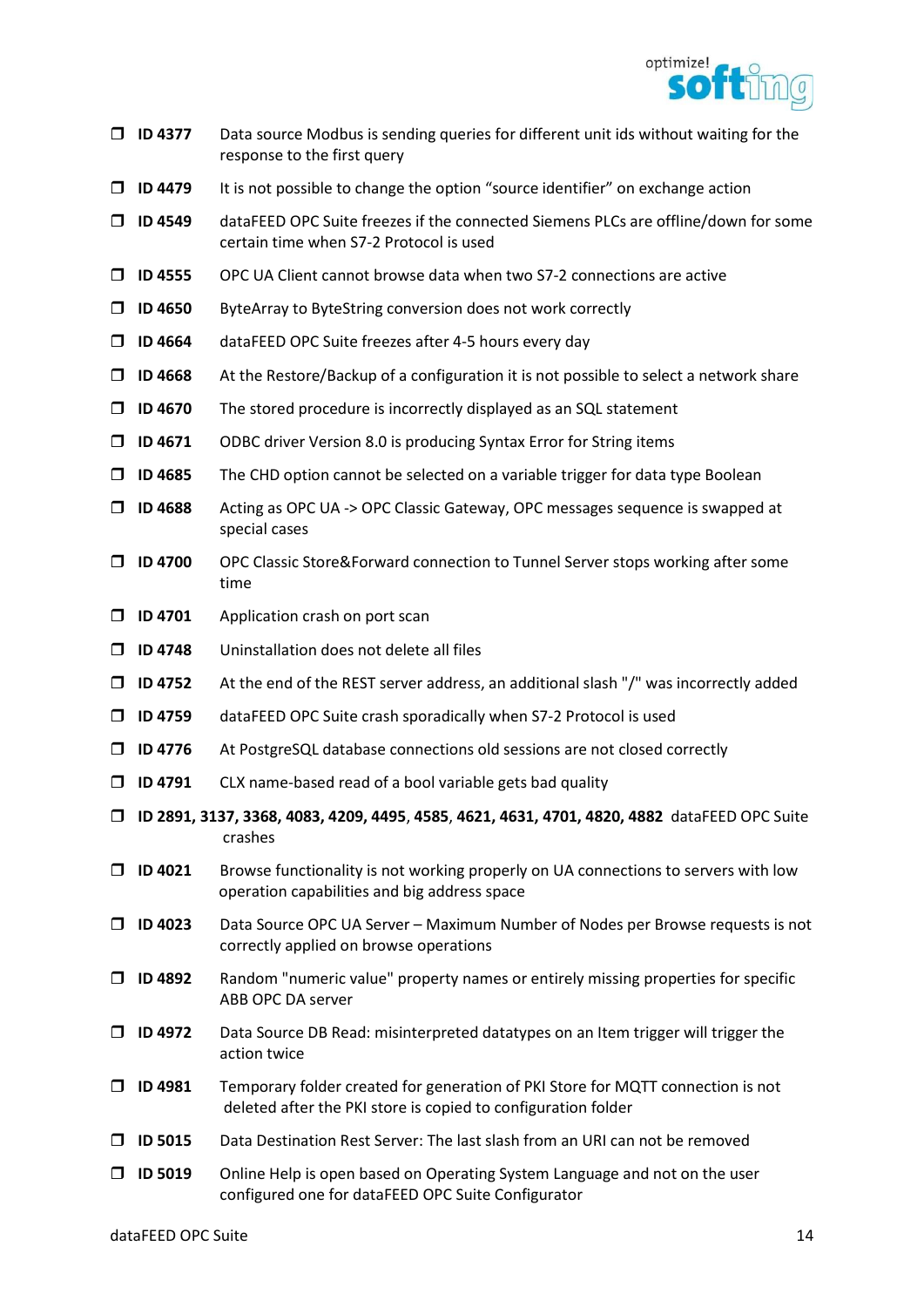

- ID 5023, 5038 Fallback to 127.0.0.1 for local host resolution if no DNS Server is available,
- ID 5079 Data Source Siemens: Connections to a Siemens PLC via S7-2 protocol is broken after a few hours
- ID 5168 Data Source OPC UA Server: Browse to CodeSYS UA Servers is not working because of UA Server operational Limits
- $\Box$  ID 5193 dataFEED OPC Suite cannot be stopped with special Exchange actions
- $\Box$  ID 5207 Exchange actions were not correctly deleted
- $\Box$  ID 4965 UA Server data source long communication interruption disabling the monitored items on internal OPC UA Client
- ID 5060 Unstable S7 connections (PLC Status Problem)
- $\Box$  ID 5199 MQTT Subscriber does not throw any error if the port is also being used by another MQTT Broker on the system.
- $\Box$  ID 5266 dataFEED OPC Suite crash if the Data Access of one of the subscribed tags is changed in the Rockwell controller from Read/Write to None
- $\Box$  ID 5277 dataFEED cannot connect to external UA Server after long period of offline time
- ID 5281 dataFEED OPC Suite crash on Modbus write operation.
- $\Box$  ID 5301 dataFEED OPC Suite crash if grouping is used in the Modbus syntax.
- $\Box$  ID 5330 Configurator crash while importing Modbus Symbolic File.
- ID 5365 Data Source OPC UA Server Advanced Settings Incorrect Session Name

## 6.8 Changes in Release 4.63.1 (Note: The fixes are not included in release 5.00)

#### 6.8.1 Supported Operating Systems

- Windows 7, Windows 8, Windows 8.1, Windows 10
- Windows Server 2008 R2, Windows Server 2012 R2, Windows Server 2016, Windows Server 2019
- Windows Embedded 8.1 Industry, Windows 10 IoT Enterprise

#### 6.8.2 Bug fixes

- □ ID 2146 System Item: Siemens, PLC status does not work correctly compared to Softing S7 OPC Server
- $\Box$  ID 4040 Problem with the connection timeout of the S7-2 protocol
- $\Box$  ID 4095 German special characters ( $\ddot{A}, \ddot{a}, \ddot{O}, \ddot{o}, \ddot{U}, \ddot{u}$ ) are not supported for node id on Siemens S7-2 connections
- $\Box$  ID 4245 Connection to Siemens PLC with S7-2 protocol is interrupted every 6 hours
- ID 4322 System Item: PLC status shows incorrect information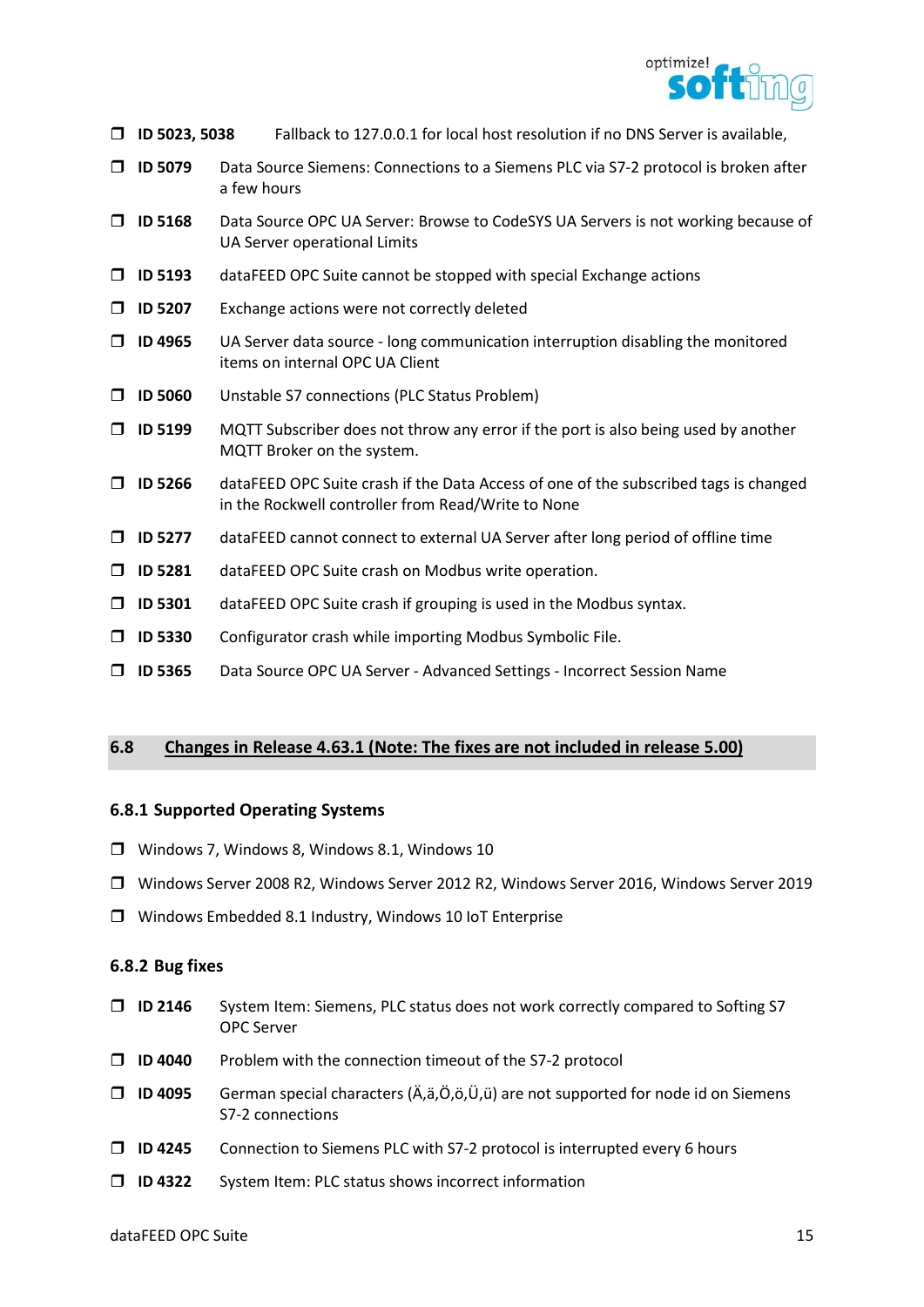

- $\Box$  ID 4377 Incorrect handling of the device ID at Modbus connections
- ID 4549 dataFEED OPC Suite freezes if the connected Siemens PLCs are offline/down for some certain time when S7-2 Protocol is used
- $\Box$  ID 4555 OPC UA Client cannot browse data when two S7-2 connections are active
- ID 4650 ByteArray to ByteString converting do not correct work
- $\Box$  ID 4664 dataFEED OPC Suite freezes after 4-5 hours every day
- $\Box$  ID 4701 Application crash on port scan
- ID 4759 dataFEED OPC Suite crash sporadically when S7-2 Protocol is used
- $\Box$  ID 4791 CLX name-based read of a bool variable gets bad quality
- ID 2891, ID 3368, ID 4495, dataFEED OPC Suite crashes ID 4631, ID 4701, ID 4882

# 6.9 Changes in Release 4.61

#### 6.9.1 Supported Operating Systems

- Windows 7, Windows 8, Windows 8.1, Windows 10
- Windows Server 2008 R2, Windows Server 2012 R2, Windows Server 2016, Windows Server 2019
- Windows Embedded 8.1 Industry, Windows 10 IoT Enterprise

#### 6.9.2 New or enhanced features

 $\square$  Timestamp format for data destination File and MQTT Broker Implemented possibility to specify the Timestamp format for the data destination File and MQTT Broker

## 6.9.3 Bug fixes

D 4701 Port Scan&DDoS attacks cause runtime crash

## 6.10 Changes in Release 4.60

#### 6.10.1 Supported Operating Systems

- Windows 7, Windows 8, Windows 8.1, Windows 10
- Windows Server 2008 R2, Windows Server 2012 R2, Windows Server 2016, Windows Server 2019
- Windows Embedded 8.1 Industry, Windows 10 IoT Enterprise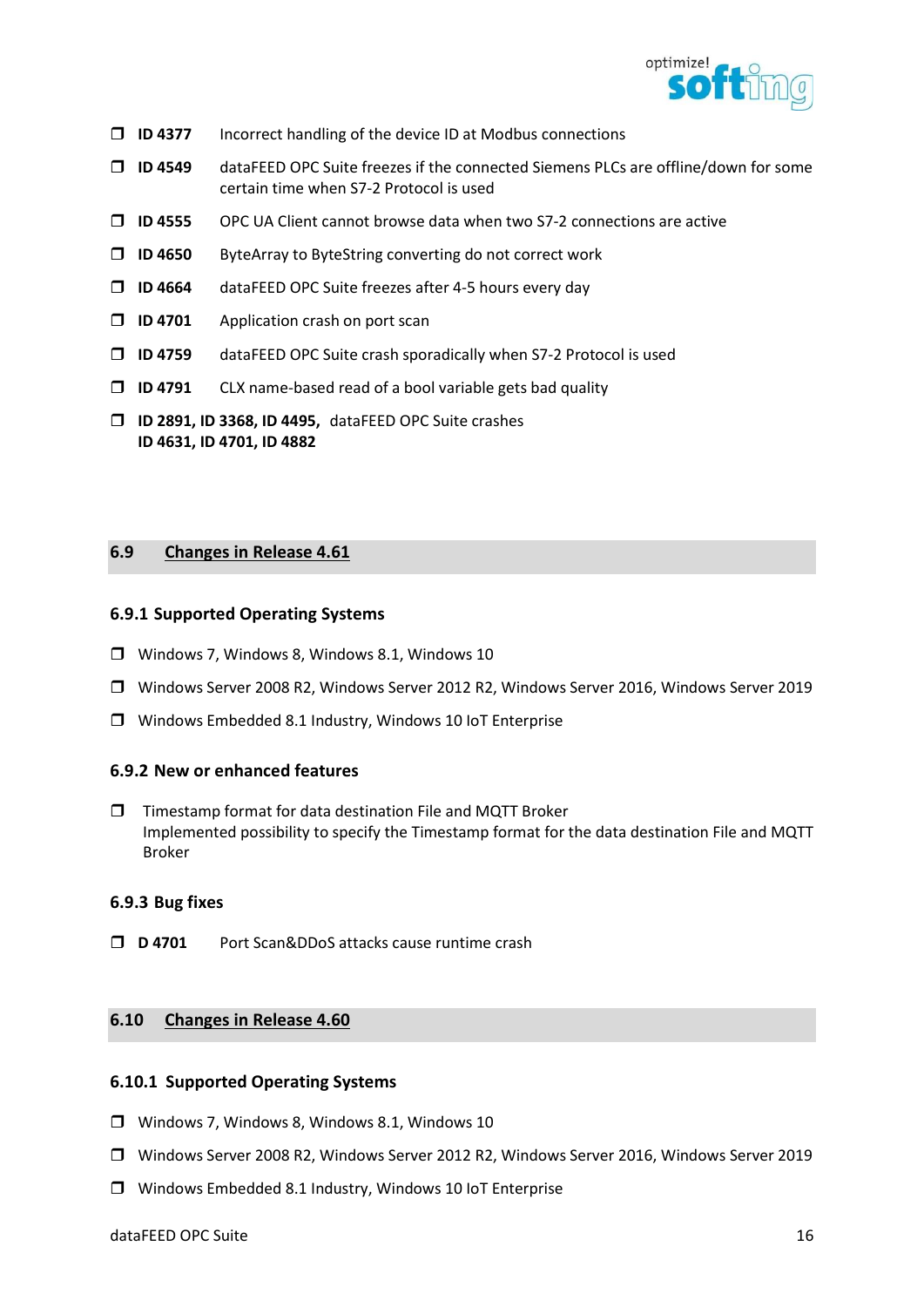

## 6.10.2 New or enhanced features

- $\Box$  Support for MQTT Endpoint functionality Possibility to connect IoT Device – MQTT Publisher direct to the dataFEED OPC Suite, without the need of a MQTT broker. The new Data Source MQTT Publisher is part of the dataFEED OPC Suite License
- $\Box$  Backup and Restore includes now the certificates Possibility to include in the Backup File the certificates

#### 6.10.3 Bug fixes

- $\Box$  ID 4130 UA Client Application/Product URI contains not allowed/invalid characters
- $\Box$  ID 4144 Incompatibility problems with Ascolab .net OPC UA Server and Client
- ID 4207 Connections to some Embedded Beckhoff OPC UA Servers cannot be established
- $\Box$  ID 4305 Certificates were not deleted from LDS Server when a configuration was deleted
- ID 4358 Configurator crashes on REST or MindSphere connection test
- $\Box$  ID 4556 Feature Selection Windows was removed after system installation

## 6.11 Changes in Release 4.51 (Note: The fix is not included in release 4.60, 4.61, 5.00)

#### 6.11.1 Supported Operating Systems

- Windows 7, Windows 8, Windows 8.1, Windows 10
- Windows Server 2008 R2, Windows Server 2012 R2, Windows Server 2016, Windows Server 2019
- Windows Embedded 8.1 Industry, Windows 10 IoT Enterprise

## 6.11.2 Bugfixes

 $\Box$  ID 4585 Runtime crashed when forcing remove group on a tunnel connection and bforce flag is set to true.

## 6.12 Changes in Release 4.50

#### 6.12.1 Supported Operating Systems

- Windows 7, Windows 8, Windows 8.1, Windows 10
- Windows Server 2008 R2, Windows Server 2012 R2, Windows Server 2016, Windows Server 2019
- Windows Embedded 8.1 Industry, Windows 10 IoT Enterprise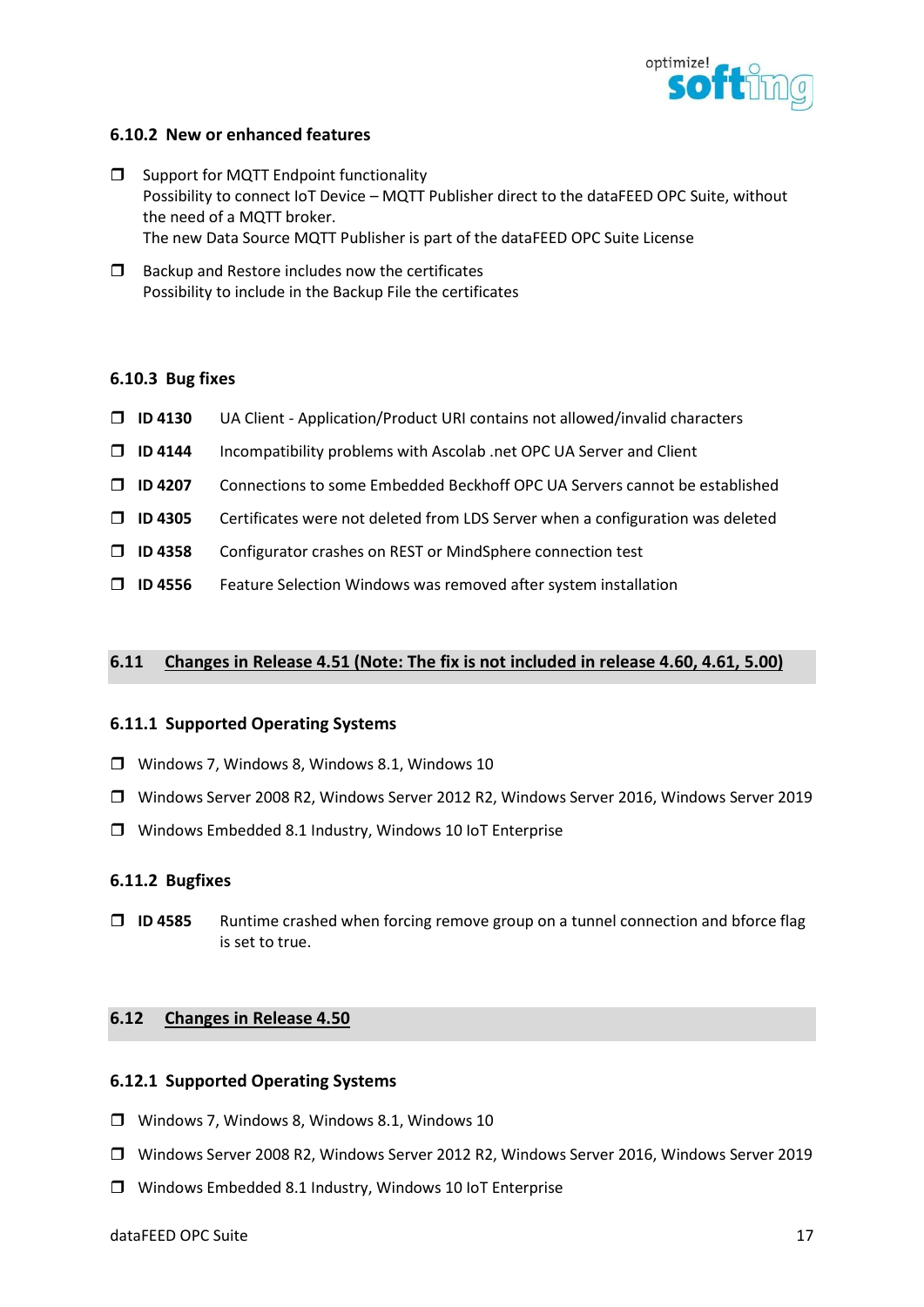

## 6.12.2 New or enhanced features

- $\square$  Support for MindSphere Connector functionality Possibility to store data from Data Sources like PLC's to the Siemens MindSphere Cloud. The new Data Destination MindSphere is part of the dataFEED OPC Suite License.
- $\square$  Support for Store & Forward for Data Destination MQTT Publisher The MQTT Publisher was extended to support Store & Forward
- $\Box$  Support for MQTT via Web Sockets The MQTT Publisher was extended to support MQTT via WEB Sockets
- $\square$  Support for WEB Proxy for Data Destination MQTT Publisher The MQTT Publisher was extended to support connections via WEB Proxy.

## 6.12.3 Bug fixes

- $\square$  ID 3808 Variable trigger: Import and Export are on the wrong page
- $\square$  ID 4143 data FEED OPC Suite cannot be stopped/restarted
- $\Box$  ID 4187 UA Client translate browse path to node ids having an unsupported data types providing a node which was not usable
- $\Box$  ID 4206 Application hangs when unsubscribing a high number of items
- $\Box$  ID 3866, ID 4001, ID 4167, The Application crashes ID 4242, ID 4272, ID 4283
- 6.13 Changes in Release 4.49

## 6.13.1 Supported Operating Systems

- Windows 7, Windows 8, Windows 8.1, Windows 10
- Windows Server 2008, Windows Server 2008 R2, Windows Server 2012, Windows Server 2012 R2, Windows Server 2016
- **U** Windows Embedded 8.1 Industry

## 6.13.2 New or enhanced features

 Support for Siemens SIMATIC S7-1200 firmware V04.02.03 and S7-1500 firmware V02.06.0 Possibility of using SIMATIC S-7-1200 with firmware V04.02.03 and S7-1500 with firmware V02.06.0 as of TIA version 15.1.

## 6.14 Changes in Release 4.48

## 6.14.1 Supported Operating Systems

Windows 7, Windows 8, Windows 8.1, Windows 10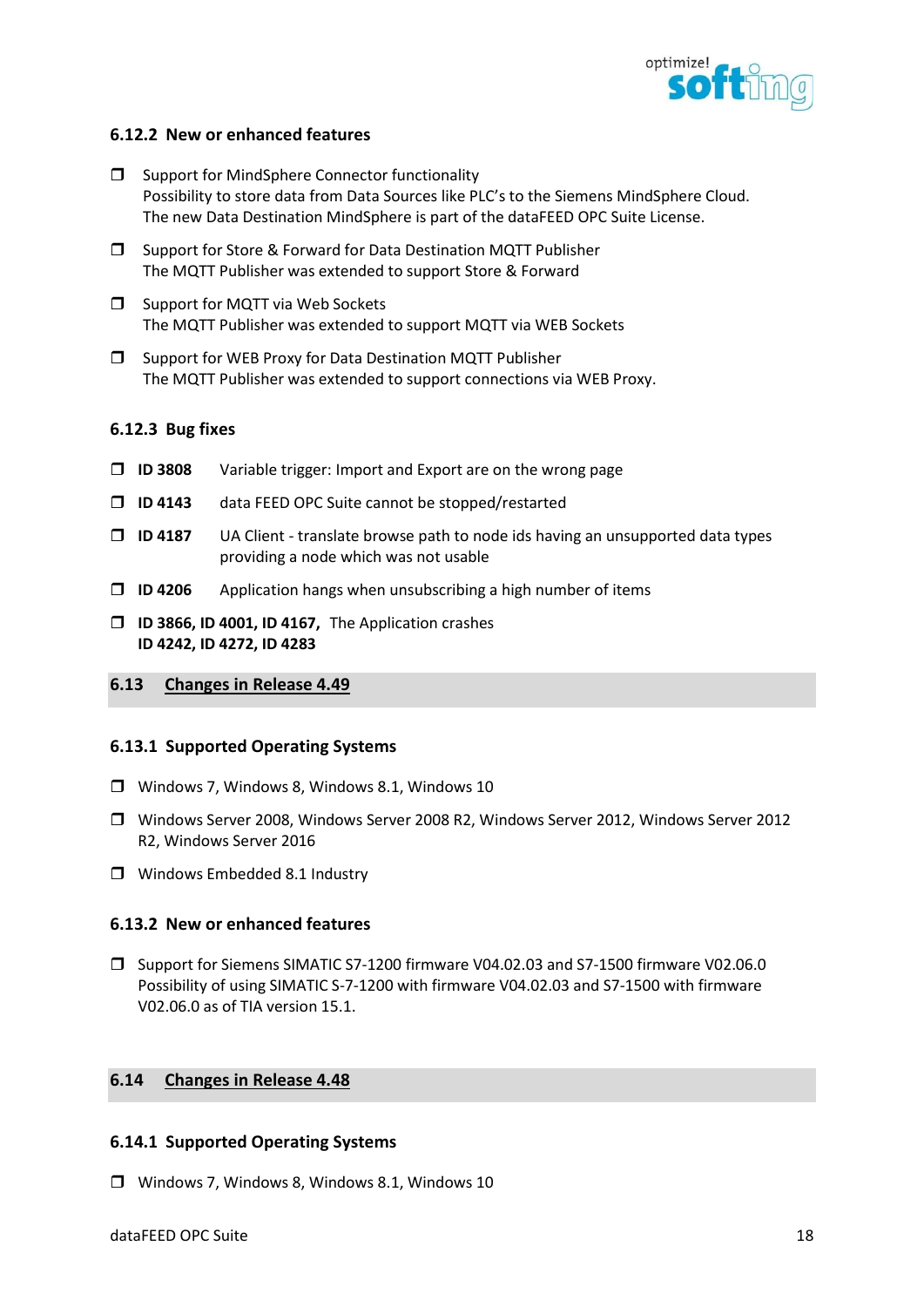

- Windows Server 2008, Windows Server 2008 R2, Windows Server 2012, Windows Server 2012 R2, Windows Server 2016
- Windows Embedded 8.1 Industry

#### 6.14.2 New or enhanced features

- $\Box$  Toolbar for Main Functions Implemented a Toolbar for the main functions like start, stop, save…
- $\Box$  Timer Trigger for Exchange Possibility to use timer trigger for the data exchange
- $\Box$  UA Server VQT filter option Possibility to use VQT filter attributes at OPC UA write operations
- $\Box$  Not sending Initial Values to database0 Possibility to not send the initial values (OPC BadWaitingForInitialData) at a startup. This option is configurable via Configurator at Settings – Advanced – Send Initial Value
- $\Box$  UA Server VQT filter option Possibility to use VQT filter attributes at OPC UA write operations
- □ Siemens RFC 1006 Address Space Import Wizard Allow the possibility to import directly under the root node with/without the deletion of current address space even if the selected node is not the connection root node.
- □ New Version of dataFEED OPC UA Client und Demo Server dataFEED OPC UA Client and OPC UA Demo Server were updated to Version 4.44
- □ New Version of OPC UA Discovery Server OPC UA Discovery Server was updated to Version 1.03.371
- □ New Version of Softing License Manager Softing License Manager was updated to Version 4.30

#### 6.14.3 Bug fixes

|        | $\Box$ ID 946  | AE Server connections with prefix on the server side are not handled correctly                                          |
|--------|----------------|-------------------------------------------------------------------------------------------------------------------------|
| $\Box$ | <b>ID 2355</b> | UA calls for TranslateBrowsePathToNodeId are not working for XML-DA and Rockwell<br><b>SLC</b> connections              |
| □      | <b>ID 2687</b> | Browse CLX device at startup doesn't work correctly                                                                     |
| $\Box$ | <b>ID 3045</b> | OPC Classic client fails to subscribe to variables with special characters in identifier<br>from OPC UA server          |
| $\Box$ | <b>ID 3337</b> | Browsing a UA connection which contains variables having as data type a<br>multidimensional array (matrix)              |
| $\Box$ | <b>ID 3338</b> | UA Client - translate browse path to node ids having an unsupported data types<br>providing a node which was not usable |
| $\Box$ | <b>ID 3342</b> | UA Client - IO operations are not supported for arrays of Integer, Number and<br>UInteger                               |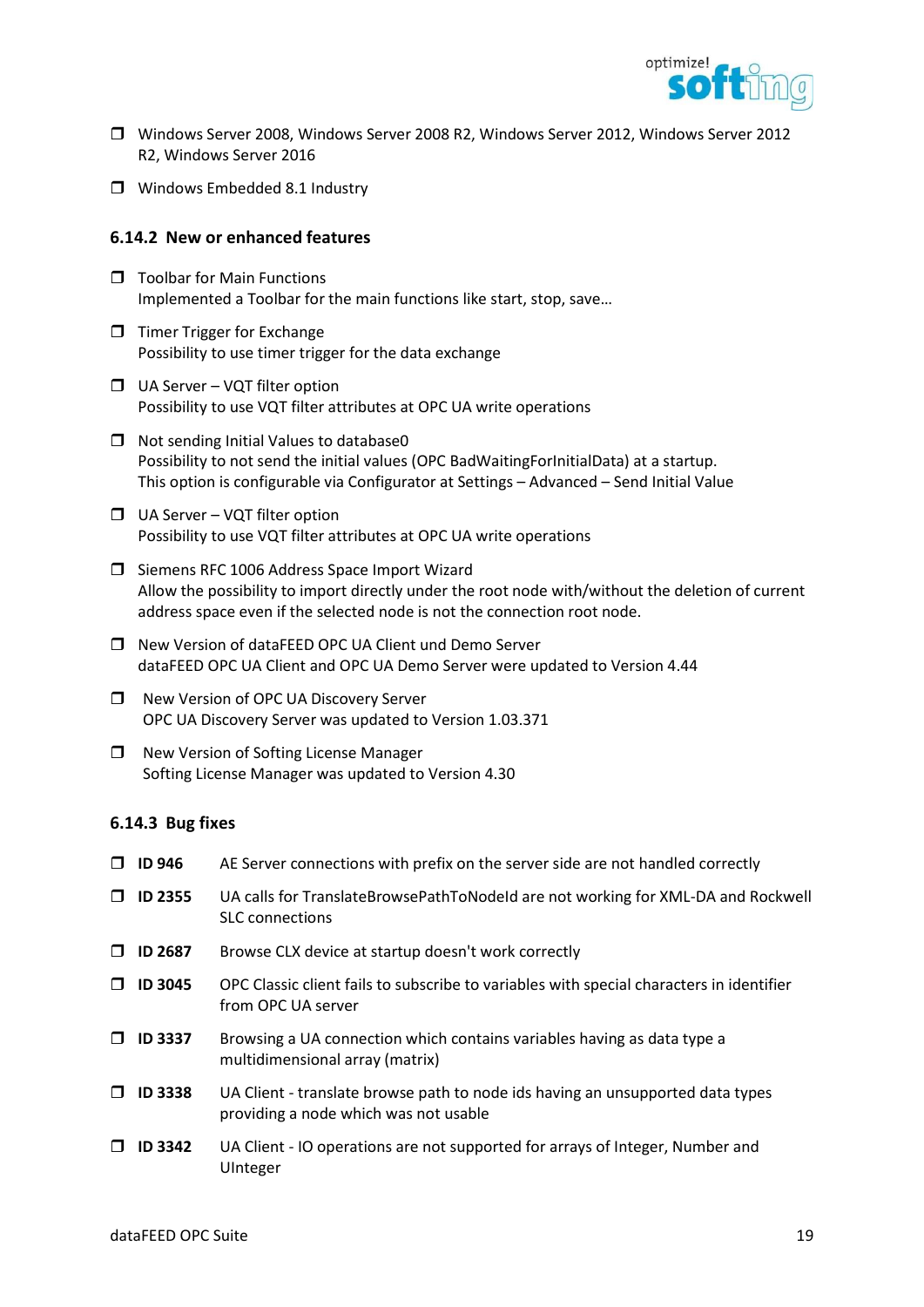

- ID 3344 UA Client Items which containing "|" character can't be validated over a OPC Tunnel Connection
- $\Box$  ID 3353 Configurator Recursive browse is going into an infinite loop while hierarchical references are between different node types
- $\Box$  ID 3541 Incompatibility issues with Citect OPC Server
- $\Box$  ID 3604 Write of String values which containing special characters (üöä) using the S7-2 Protocol are not correctly written
- $\square$  ID 3774 Compatibility issues with LDS version 1.03
- $\Box$  ID 3838 MQTT Exchange: to many values were published
- $\square$  ID 3899 Add-ons like database items were written twice
- **ID 3943** Crash when deleting Local Items
- $\Box$  ID 3966 Configurator REST parameters, from REST action bodies and headers, cannot be edited or deleted if the Key contains the "/" character.
- $\Box$  ID 3981 Local item default values for datatypes UI4 and UI8 cannot be set in the configurator
- $\Box$  ID 3985 Configurator crashes when adding Variable Trigger with the same name as a Timer Trigger

#### 6.15 Changes in Release 4.47

#### 6.15.1 Supported Operating Systems

- Windows 7, Windows 8, Windows 8.1, Windows 10
- Windows Server 2008, Windows Server 2008 R2, Windows Server 2012, Windows Server 2012 R2, Windows Server 2016
- **U** Windows Embedded 8.1 Industry

#### 6.15.2 New or enhanced features

- □ Variable Trigger for Add-Ons Possibility to use variable & flexible trigger for the Add-ons like data destination database.
- **D** MQTT Time Zone possibility to select a time zone for MQTT connections.

#### 6.15.3 Bug fixes

- $\Box$  ID 2402 Configurator problems on Full HD Ultra Wide screens
- $\square$  ID 2989 German character improperly displayed when importing .sdfi file
- $\Box$  ID 2990 Import .sdfi File missing data blocks after import
- ID 2991 Global Save shortcut doesn't work while Tunnel/OPC Server main widget is active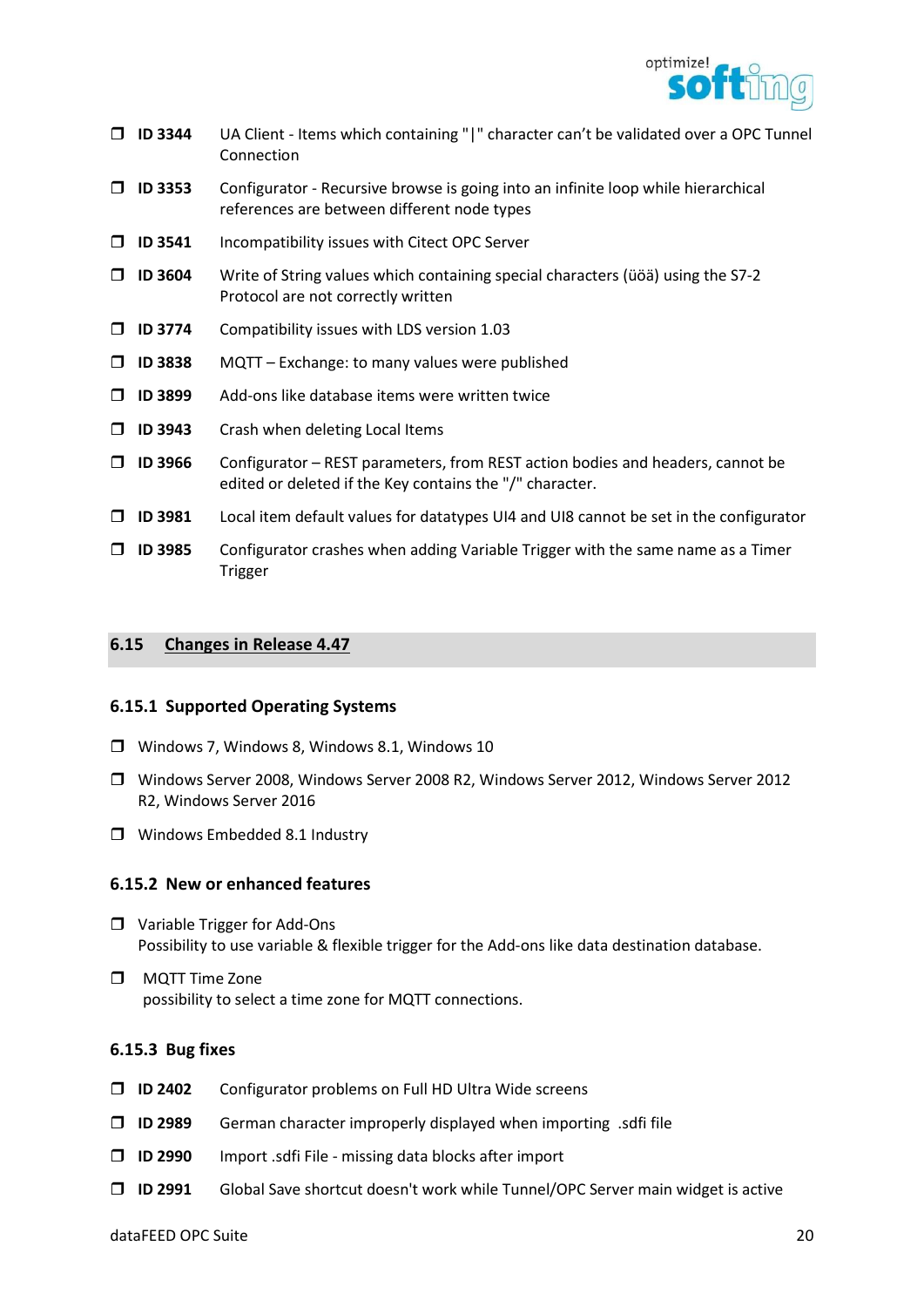

- $\Box$  ID 2999 Start runtime takes a long time if configuration includes unreachable plc connections
- $\Box$  ID 3000 Runtime crashed when starting a configuration with unreachable plc connections
- $\Box$  ID 3050 Wrong look and feel of Configurator running on Windows 10 with factor scale  $>$  100%
- $\Box$  ID 3290 Very fast unsubscribe/subscribe operations will freeze the data changes
- $\Box$  ID 3312 Time zone settings are not applied correctly for REST Client connections
- $\Box$  ID 3330 Private key fields appear when configuring a MongoDB connection
- $\Box$  ID 3347 UA Client Connection "Lost Notification" is not sent to monitored items
- $\Box$  ID 3436 Advanced exchange action can't be switch back to "simple" exchange action
- **ID 3440** Text is cut in Export MQTT Topics wizard
- ID 3631 Exchange: The bottom scroll bar for LocalNamespace box doesn't appear
- $\Box$  ID 3648 Crash when stopping the application
- ID 3649 S7-02 connection doesn't export all data-types correctly
- $\square$  ID 3693 Runtime crashed with advanced exchange actions
- ID 3711 Connect and refresh on S7-02 filtered connections doesn't retrieve address-space
- **ID 3738** S7-2 protocol memory leak
- $\Box$  ID 3752 Data Source OPC UA: quality doesn't change when the destination is not available
- $\Box$  ID 3796 Memory leak with invalid S7-02 connections
- $\square$  ID 3800 Configurator freezes when adding an exchange action
- $\Box$  ID 3801 Data changes not received for UA byte arrays
- $\square$  ID 3809 Add-ons actions not executing unless the item is subscribed
- **ID 3853** MQTT: Performance problems
- $\Box$  ID 3869 UA items are not validated after a reconnect

## 6.16 Changes in Release 4.45

## 6.16.1 Supported Operating Systems

- $\Box$  Windows 7, Windows 8, Windows 8.1, Windows 10
- Windows Server 2008, Windows Server 2008 R2, Windows Server 2012, Windows Server 2012 R2, Windows Server 2016
- **U** Windows Embedded 8.1 Industry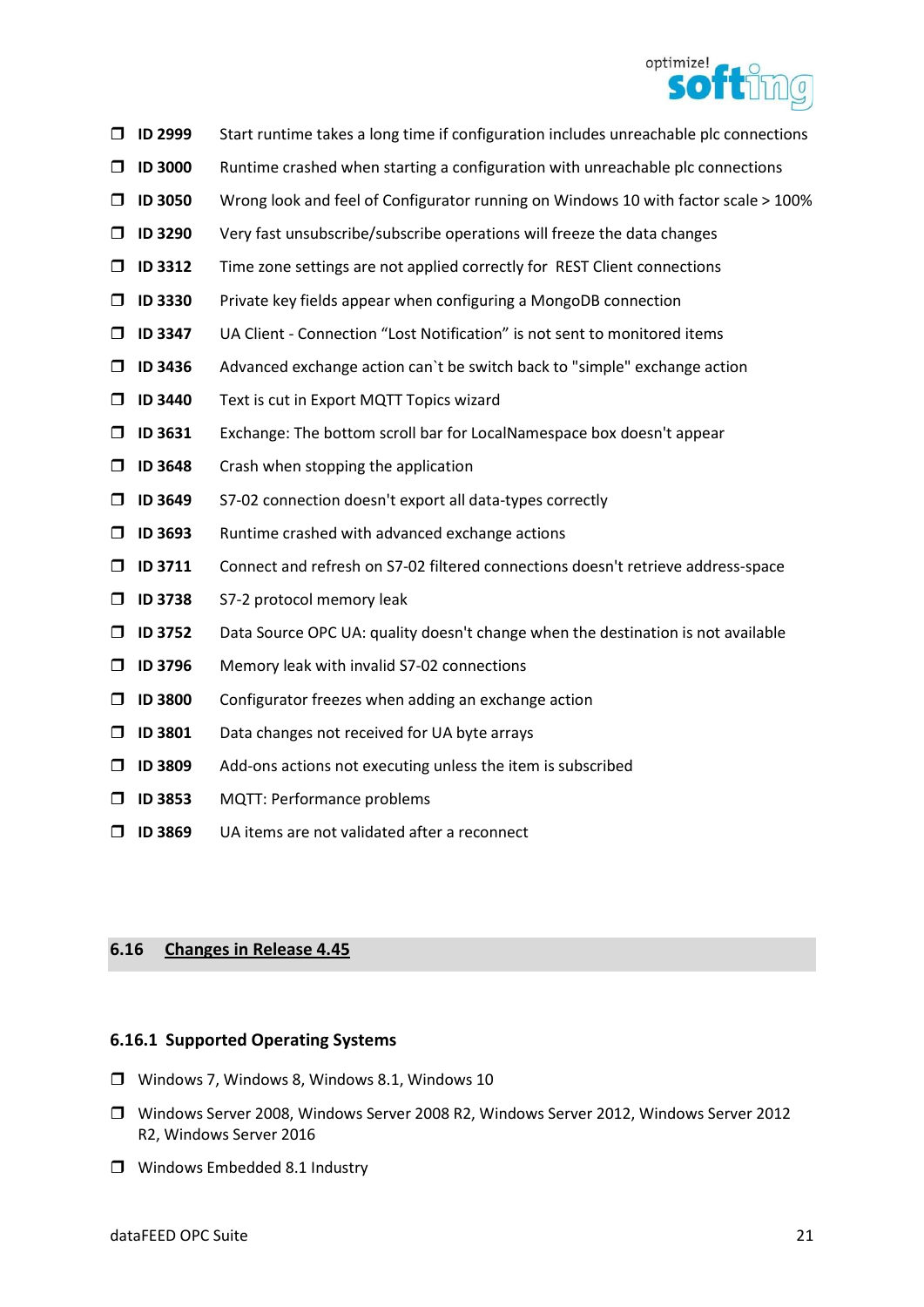

## 6.16.2 New or enhanced features

- □ Support for Siemens SIMATIC S7-1200 and S7-1500 with optimized data blocks Possibility to access data from Siemens SIMATIC S7-1200 and S7-1500 controllers with optimized data blocks.
- □ Support for online browsing of SIMATIC S7-1200 and S7-1500 Possibility to browse the symbols online from the Siemens SIMATIC S7-1200 and S7-1500 controllers.

## 6.16.3 Bug fixes

- ID 3045 OPC Classic client fails to subscribe to items with special characters at the OPC UA Server identifier
- **ID 3454** Crash in MQTT library

# 6.17 Changes in Release 4.40 Patch 1

## 6.17.1 Supported Operating Systems

- Windows 7, Windows 8, Windows 8.1, Windows 10
- Windows Server 2008, Windows Server 2008 R2, Windows Server 2012, Windows Server 2012 R2, Windows Server 2016
- **U** Windows Embedded 8.1 Industry

## 6.17.2 New or enhanced features

- $\square$  Support for REST Client functionality Possibility to store data from Data Sources like PLC's to a REST Server. The REST Client functionality is part of the dataFEED REST Connector or dataFEED OPC Suite License.
- **J** Support for NoSQL Database functionality Possibility to store data from Data Sources like PLC's to a NoSQL Database. Supported Databases: MongoDB, couchDB The REST Client functionality is part of the dataFEED OPC Data Handler or dataFEED OPC Suite License.
- $\Box$  Single namespace on UA Server data destination Possibility to expose all the configured Data Sources in a unique namespace over data destination OPC UA Server
- **D** MQTT Messages including Item ID Support for sending the source item id on advanced exchange actions with MQTT items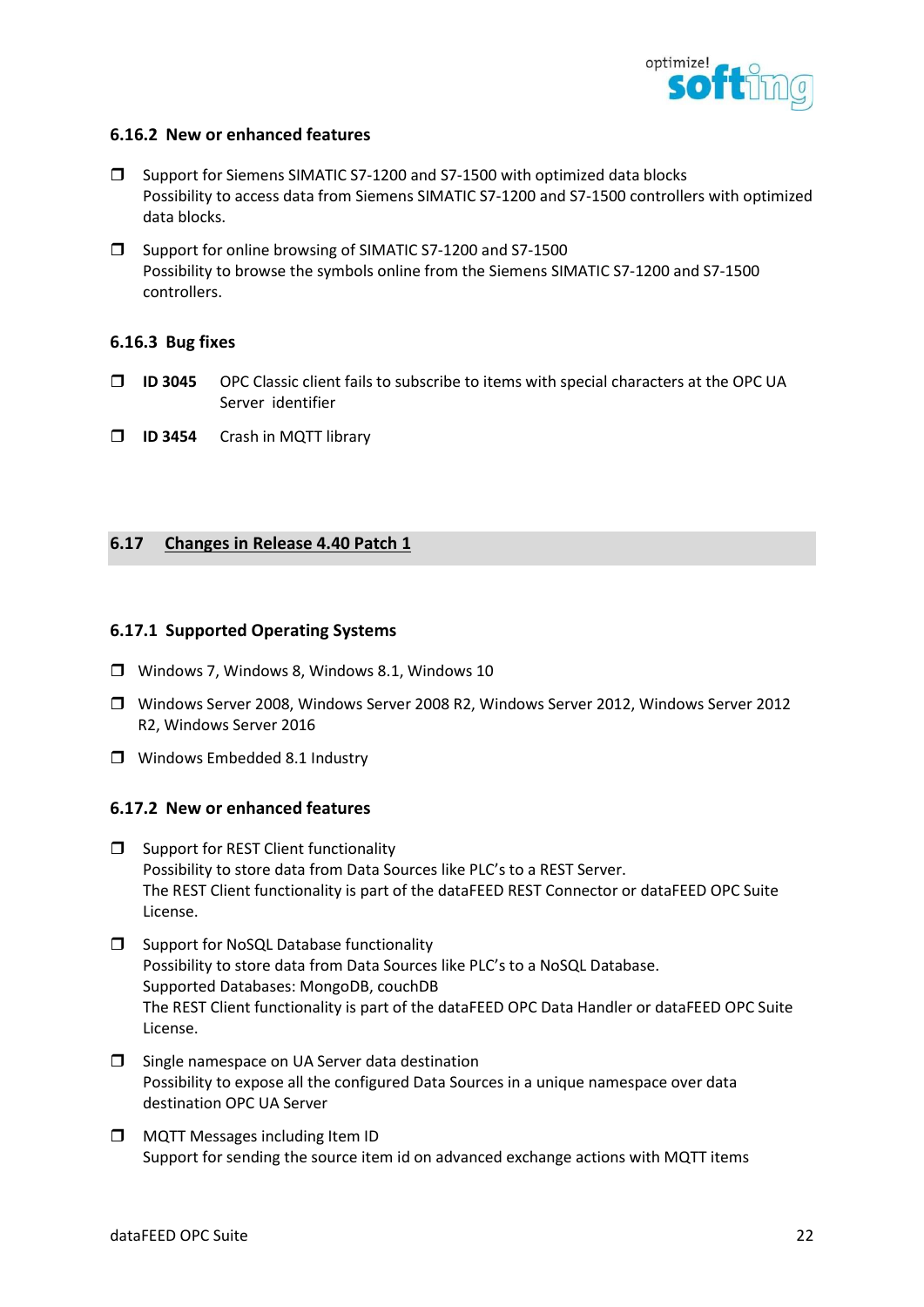

**Extended MOTT Client ID** Support for Client ID's with more than 23 characters

## 6.17.3 Bug fixes

- $\Box$  ID 1730 Modbus multi write of bytes is sometimes not working correctly
- $\Box$  ID 2572 Multi write with byte mask is sometimes not work correctly
- **ID 2666** Memory leaks on PLC and MQTT connections
- $\Box$  ID 2765 S7 String Arrays conversion from older configuration arrays is not working correctly (data, s5time, data and time)
- $\Box$  ID 2773 Data Source OPC UA Client doesn't support all basic datatypes from the Siemens OPC UA Server (S7-1500)
- $\Box$  ID 2801 Wrong log entry when a Data Destination database write connection is disabled
- ID 2809 dataFEED OPC Suite runtime crashed in MSVCR100.dll
- $\Box$  ID 2887 Data Source database read wrong translation at the context menu activate/inactive
- **ID 2945** dataFEED OPC Suite can not be started
- $\Box$  ID 3035 Tray Application is not restarted automatically with Administrator rights
- ID 3054 OPC UA Server certificates are re-generated unexpectedly
- ID 3134 Data Source Database Read actions are not executed with Microsoft Access
- ID 3197 Configurator hangs during MQTT topics export

## 6.18 Changes in Release 4.31 Patch 2

## 6.18.1 Supported Operating Systems

- Windows 7, Windows 8, Windows 8.1, Windows 10
- Windows Server 2008, Windows Server 2008 R2, Windows Server 2012, Windows Server 2012 R2, Windows Server 2016
- Windows Embedded 8.1 Industry

## 6.18.2 New or enhanced features

 $\Box$  Alarm&Events - Configurable delay in requesting the area space Connecting to an Alarm&Events Server and requiring the area space definition is going into an unpredictable state - the server is responding with a partial area space due the reason that the initialization is not completely done. There were implemented a configurable delay time between connect and get area space

operations.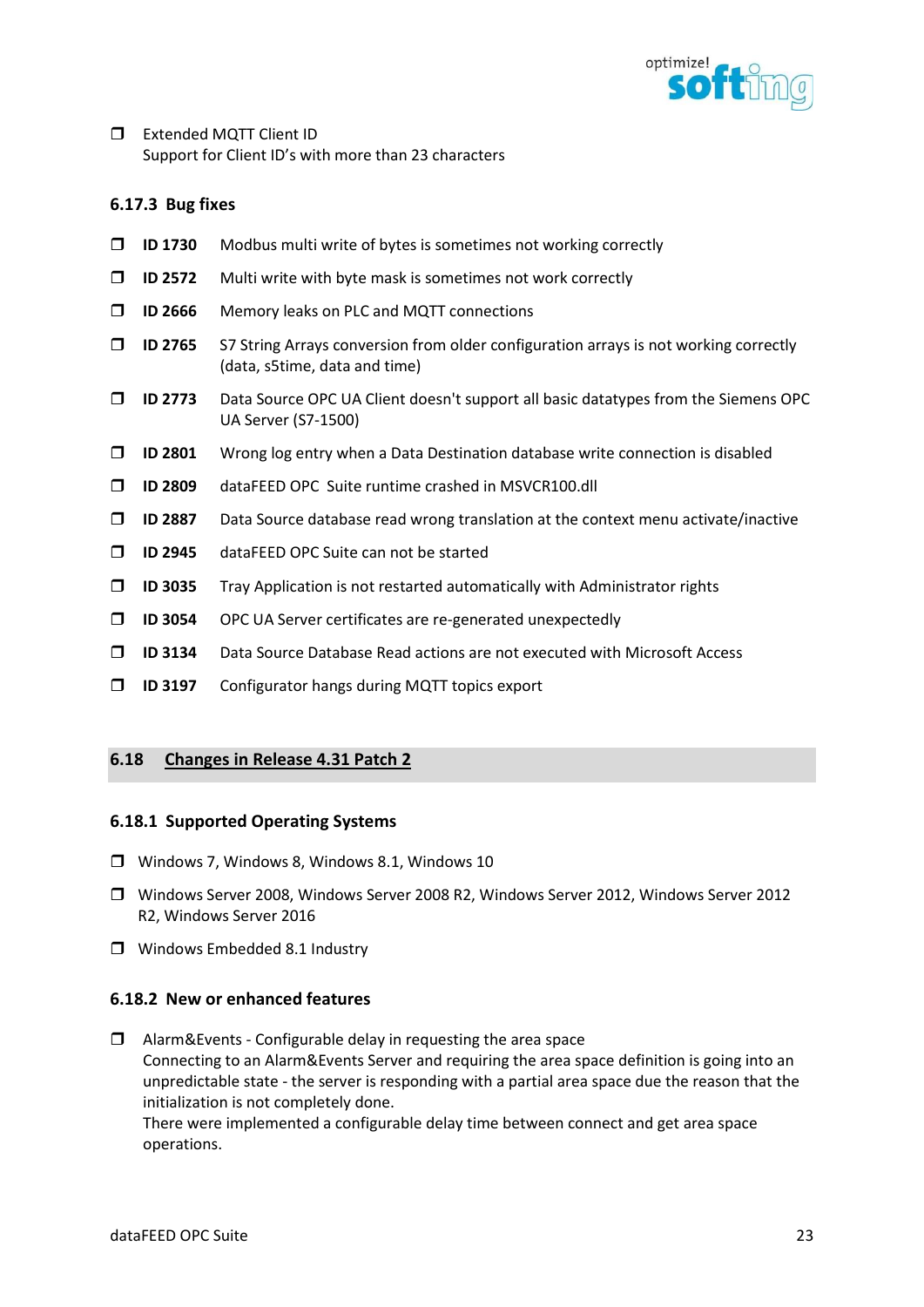

## 6.18.3 Bug fixes

- ID 2666 Memory leaks reported on PLC and MQTT connections.
- $\Box$  ID 3035 OSF Tray is not restarted automatically with Administrator access rights when required.

## 6.19 Changes in Release 4.31

#### 6.19.1 Supported Operating Systems

- Windows XP, Windows 7, Windows 8, Windows 8.1, Windows 10
- Windows Server 2003, Windows Server 2008, Windows Server 2008 R2, Windows Server 2012, Windows Server 2012 R2, Windows Server 2016
- **I** Windows Embedded 8.1 Industry

#### 6.19.2 New or enhanced features

- $\Box$  Supporting String Array Possibility to read/write sting arrays from Siemens SIMATIC S7 Controller
- $\Box$  Timestamp format for data destination File Implemented possibility to specify the Timestamp format for the data destination File.
- O OPC UA Certificate Manager Implemented Certificate Manager for data destination OPC UA Server
- □ Support for Symbol Segment (Tag Name) Addressing to Rockwell CLX PLC's Implemented possibility to use Symbol Segment (Tag Name) Addressing as access mode for Rockwell CLX PLC's

#### 6.19.3 Bug fixes

- $\Box$  ID 2807 Data source Database Read does not send continuously values to data source OPC Server
- ID 2702 Bool values are not converted from OPC DA to OPC UA
- $\Box$  ID 2404 dataFEED deliver a wrong Value after write
- $\Box$  ID 2741 Configurator: Configuration rename generates an inconsistent configuration
- **ID 2627** Wago Symbol File import doesn't work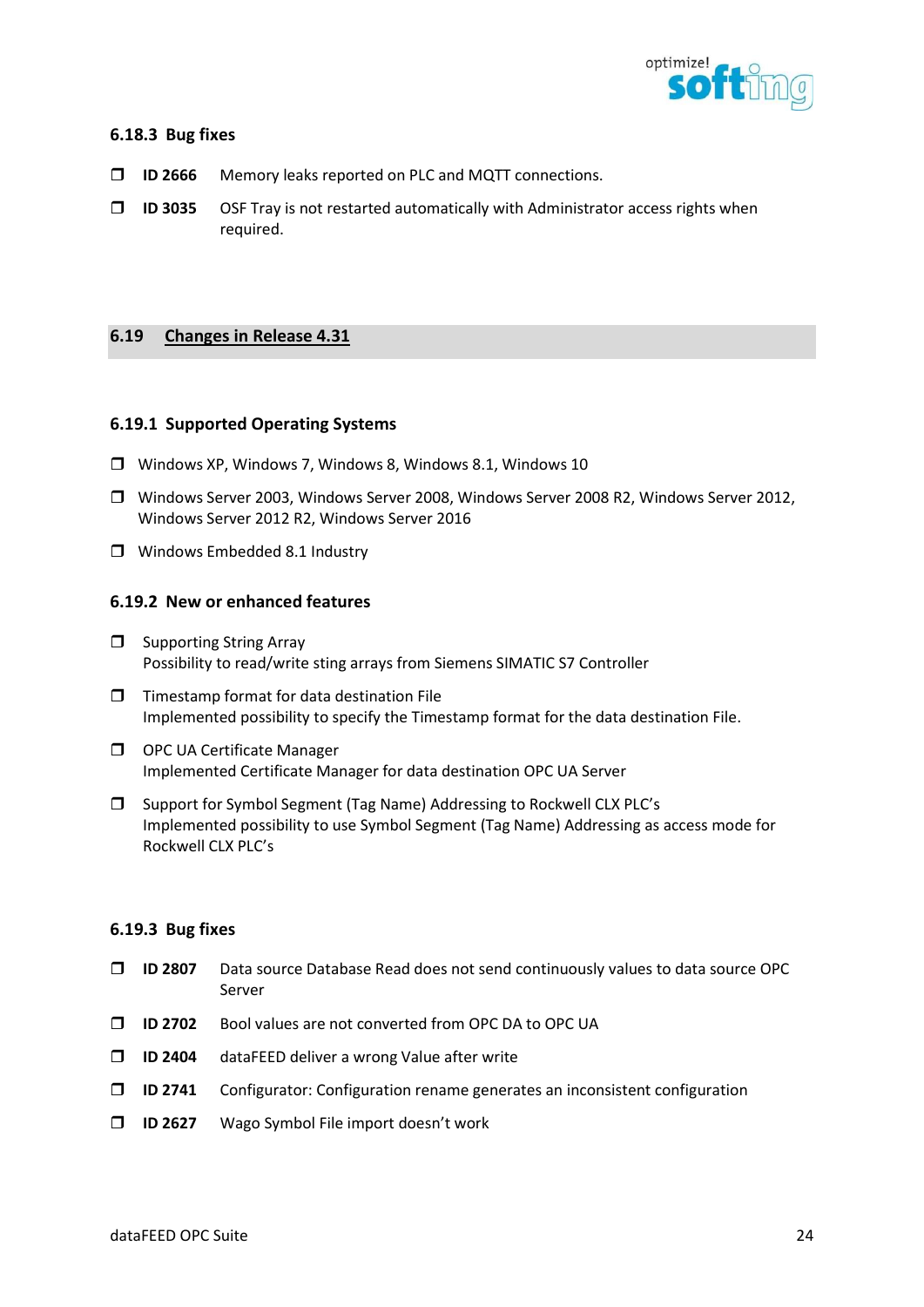

## 6.20 Changes in Release 4.22

## 6.20.1 Supported Operating Systems

- Windows XP, Windows 7, Windows 8, Windows 8.1, Windows 10
- Windows Server 2003, Windows Server 2008, Windows Server 2008 R2, Windows Server 2012, Windows Server 2012 R2, Windows Server 2016
- **I** Windows Embedded 8.1 Industry

## 6.20.2 New or enhanced features

- **ID 1674** Support for check PLC connections. Possibility to check the connection status of a PLC connection using the Configuration Tool. The testing of the connection is available for the following PLC families:
	- Siemens (S7, S5, netLink Pro, Send/Receive)
	- Rockwell (Compact / Controll Logix, SLC / PLC5)
	- Modbus TCP
	- Mitsubishi Melsec Q
- $\Box$  ID 1693 Support for configuring the monitored items into Web Server. Posibility to manualy configuring (using the Configuration Tool) the items which are automatically subscribed/monitored into the Web Server.
- $\Box$  ID 1876 Configurable namespace delimiter for all supported data sources and destinations. Possibility to configure the namespace delimiter for all supported data sources. This is configurable using the Configuration Tool and applicable for all supported data sources and destinations. Also, this is applicable online for all defined data processors.

In addition this functionality can be applied to an already existing configuration.

All exposed destinations are using the configured namespace delimiter:

- OPC Classical DA/XML-DA and Tunnel
- OPC UA
- 2File/2Database
- $\square$  ID 1888 Support for initial/default value and quality for local items. Possibility to initialize a local item with a configured value and quality (previous version is initializing all defined local items using NULL as value and OPC\_BadWaitingForInitialData(0x20) as quality).

The initial/default value is allowed being defined only for non BAD qualities.

- ID-2027 Support for USInt and UDInt into the importing TIA files. The parser of sdfi file extended in order to support these data types.
- $\Box$  ID 2129 Support for static/filtered B&R connections. Possibility to apply a filter on B&R connections.

The following functionalities were implemented:

- address space filtering: exposing only partially address space of the connected B&R device.

- address space altering: exposing a user defined hierarchy.
- ID 2208 Support for full range on Rack/Slot setting (TSAP). Possibility to define a Rack/Slot (own TSAP) using the full supported range: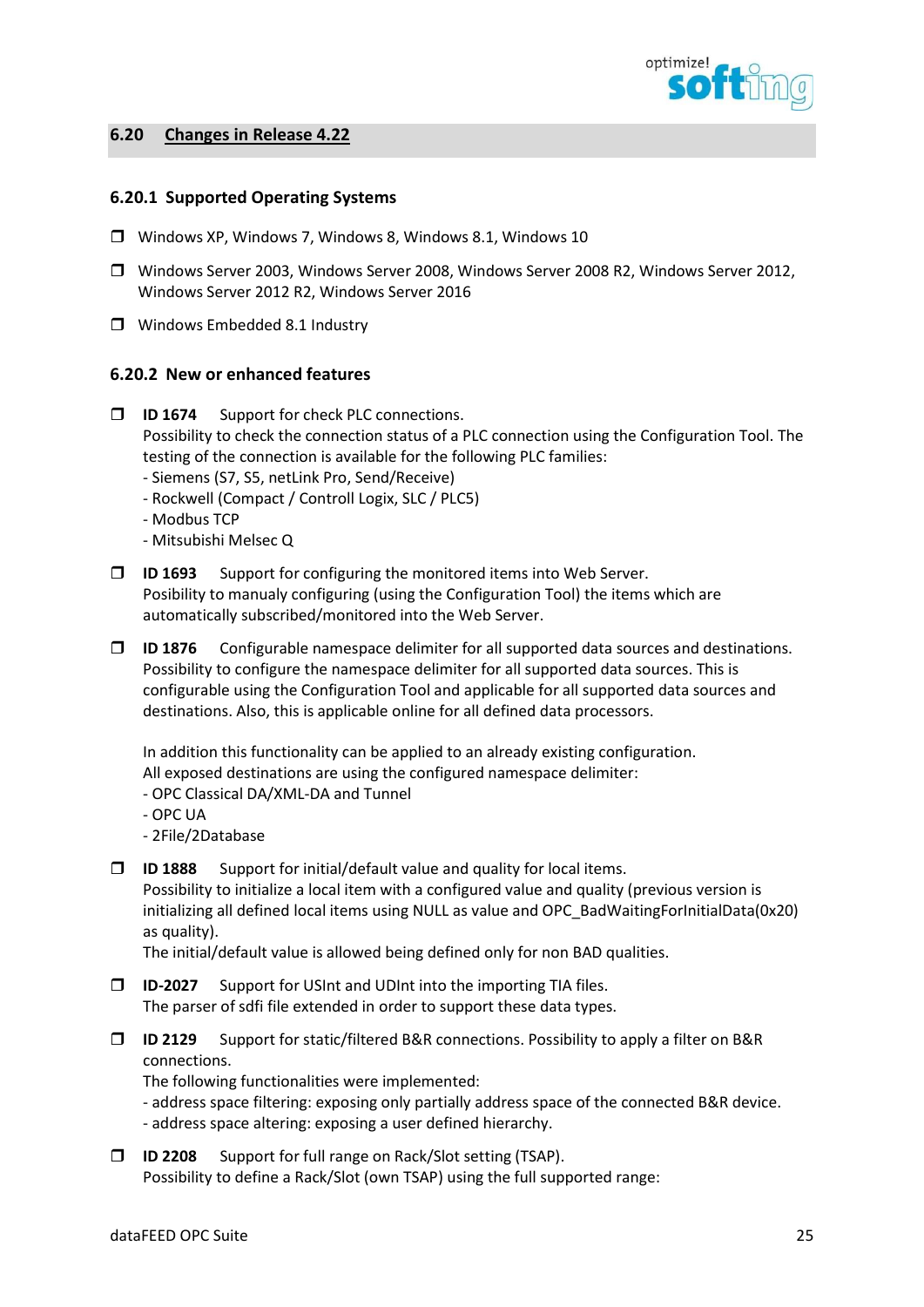

- Slot: 0-F
- Rack: 0-1F
- $\Box$  ID 2219 Evaluation of conditions executed for items used inside the actions. The evaluation of the defined condition was extended in order to not being executed only for items defined in trigger items, the evaluation extended also for items used in actions.
- ID 2306 2File add-on different time format Possibility to set the time localization (UTC or Local) for 2 File add-on
- $\Box$  ID 2384 Also, on the visualization UI the values are using decimal display instead on hexadecimal display.
- $\Box$  ID 3133 Display the set of licensed required for used defined configuration. Possibly to visualize the set of required licensed for a defined configuration.
- $\square$  Support for Translate Browse Paths to Node Ids for not validated stating nodes. Possibility to call translate browse paths to node id for starting nodes which are not already validated.

## 6.20.3 Bug fixes

- $\Box$  ID 1350 Read from cache is not possible for B&R connections
- ID 1694 Configurator tools crashing on browsing Leatus OPC Server
- $\square$  ID 1715 Crash on multiple subscribe/unsubscribe operations
- ID 1717 UA Server Endpoint should contain correct Hostname for configuration1 (instead of localhost)
- $\Box$  ID 1788 Runtime crashed by monitoring special items over tunnel connection
- $\Box$  ID 1808 Special characters Ö, Ü are not handled correctly
- **ID 1879** Specific S7 Project can't be imported.
- $\square$  ID 1881 Run-time crashes when performing write calls and stressful subscribe\unsubscribe
- $\Box$  ID 2074 Application crash Exchange functionality.
- $\square$  ID 2091 Crash on subscribing a big number of items
- $\Box$  ID 2148 Crash on reading values from cache for PLC connections
- ID 2151 Memory consumption on successive browse operation for B&R connections.
- $\Box$  ID 2177 Crash on activation/deactivation of a group containing a big number of items
- **ID 2178** Crash on browsing the Resotec OPC Server
- $\square$  ID 2181 Write fails with same transaction ID for two different items
- $\square$  ID 2183 Issues on simultaneous write operations
- **ID 2186** Installation error of B&R components
- $\square$  ID 2187 Problems on stopping/restarting application
- ID 2191 Installation error on Windows 7 Enterprise SP1